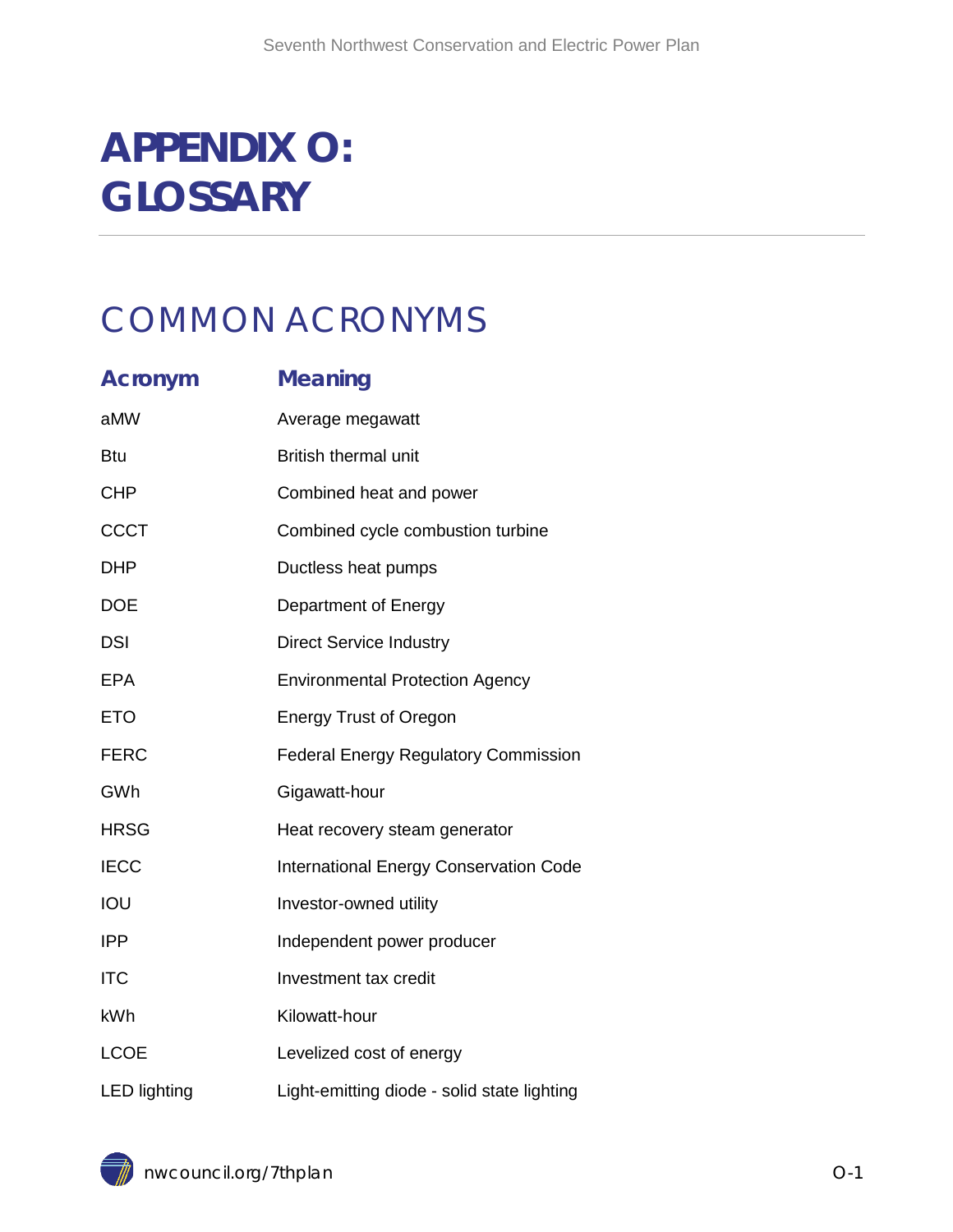| <b>MCS</b>     | <b>Model Conservation Standards</b>                     |
|----------------|---------------------------------------------------------|
| <b>MWh</b>     | Megawatt-hour                                           |
| <b>NEEA</b>    | Northwest Energy Efficiency Alliance                    |
| <b>NEI</b>     | Non-energy impacts                                      |
| <b>NERC</b>    | North American Electric Reliability Corporation         |
| <b>NPV</b>     | Net present value                                       |
| <b>NREL</b>    | National Renewable Energy Lab                           |
| <b>NTTG</b>    | Northern Tier Transmission Group                        |
| <b>O&amp;M</b> | <b>Operation and Maintenance</b>                        |
| <b>PTC</b>     | <b>Production Tax Credit</b>                            |
| <b>PUD</b>     | <b>Public Utility District</b>                          |
| <b>PURPA</b>   | Public Utility Regulatory Policies Act of 1978          |
| <b>PV</b>      | Photovoltaics                                           |
| <b>REC</b>     | Renewable energy credit                                 |
| <b>RPM</b>     | Regional Portfolio Model                                |
| <b>RPS</b>     | Renewable portfolio standards                           |
| <b>RTF</b>     | <b>Regional Technical Forum</b>                         |
| <b>SHGC</b>    | Solar heat gain coefficient                             |
| <b>SMR</b>     | Small modular reactor                                   |
| <b>TEPPC</b>   | <b>Transmission Expansion Planning Policy Committee</b> |
| <b>TRC</b>     | <b>Total resource cost</b>                              |
| <b>VRF</b>     | Variable refrigerant flow                               |
| <b>WECC</b>    | <b>Western Electricity Coordinating Council</b>         |
| <b>WEPT</b>    | Web-enabled programmable thermostats                    |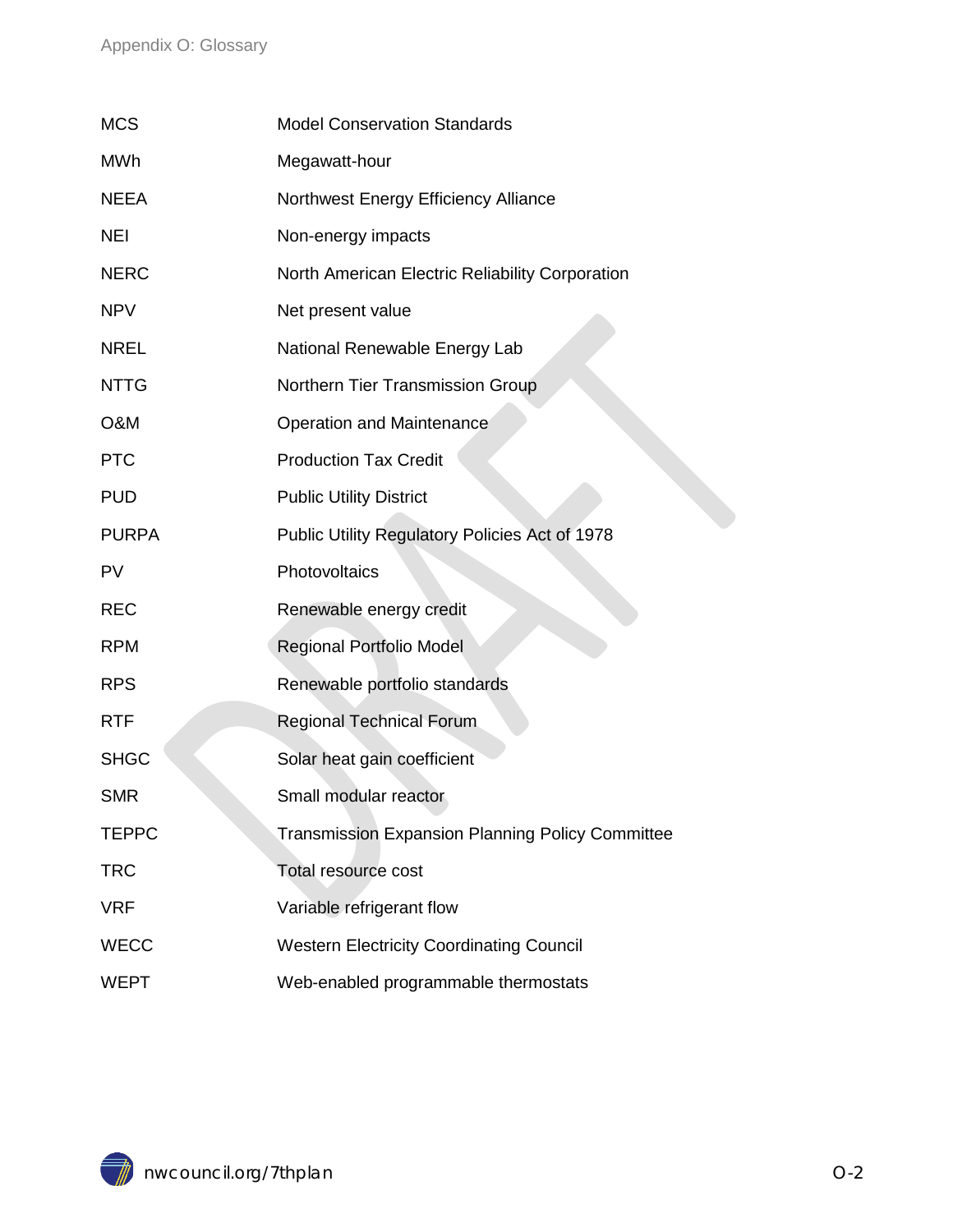# GLOSSARY OF TERMS

# **adequacy**

To be considered adequate under the NERC definition, "the electric system [must be able to] supply the aggregate electrical demand and energy requirements of the customers at all times, taking into account scheduled and reasonably expected unscheduled outages of system elements."

### **administrative costs**

Certain overhead costs related to conservation or generating resources, such as project management and accounting costs incurred by utility or contractor staff.

# **alternating current (AC)**

An electric current in which the electrons flow in alternate directions. In North American electrical grids, this reversal of flow is governed at 60 cycles per second (Hertz). With some exceptions (see "direct current"), commercial electric generation, transmission and distribution systems operate on alternating current.

### **anadromous fish**

Fish that hatch in freshwater, migrate to the ocean, mature there, and return to freshwater to spawn. For example, salmon or steelhead trout.

## **available technology**

In the Power Plan, the term "available technology" refers to equipment or facilities for generating and conservation resources, including electrical appliances, that currently are available and are expected to be generally available in the marketplace during the 20-year planning period.

## **average cost pricing**

A concept used in pricing electricity. The average cost price is derived by dividing the total cost of production by the total number of units sold in the same period to obtain an average unit cost. This unit cost is then directly applied as a price.

## **average megawatt (aMW) or average annual megawatt**

Equivalent to the energy produced by the continuous operation of one megawatt of capacity over a period of one year. (Equivalent to 8.76 gigawatt-hours, 8,760 megawatt-hours, or 8,760,000 kilowatthours.)

## **avoided cost**

An investment guideline, describing the value of conservation and generation resource investments in terms of the cost of more expensive resources that would otherwise have to be acquired.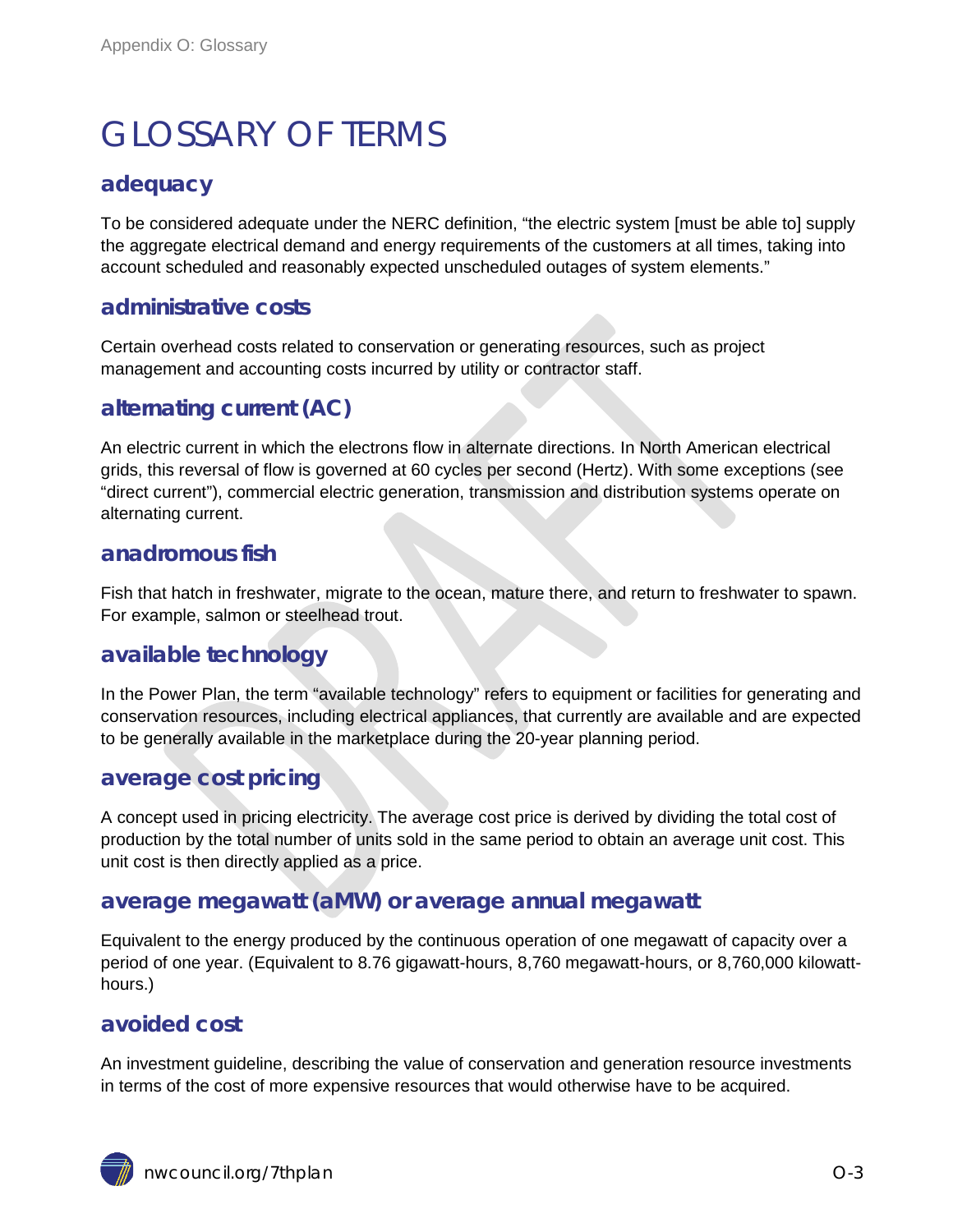# **balancing reserve**

Balancing reserves are provided by resources with sufficiently fast ramp rates to meet the secondto-second and minute-to-minute variations between load and generation left over after providing regulation and scheduled operations.

# **baseline efficiency**

The energy use of the baseline equipment, process, or practice that is being replaced by a more efficient approach to providing the same energy service. It is used to determine the energy savings obtained by the more efficient approach.

### **base-loaded resources**

Base-loaded electricity generating resources are those that generally are operated continually except for maintenance and unscheduled outages. For example, hydroelectric, natural gas combined cycle combustion turbines, and coal plants.

# **billing credit**

Under the Northwest Power Act, a payment by Bonneville to a customer (in cash or offsets against billings) for actions taken by that customer to reduce Bonneville's obligations to acquire new resources.

# **Bonneville Power Administration (Bonneville)**

A federal agency that markets the power produced by Federal Base System resources and resources acquired under the provisions of the Northwest Power Act of 1980. Bonneville sells power to public and private utilities, direct-service industrial customers and various public agencies. The Northwest Power Act charges Bonneville with other duties, including pursuing conservation, acquiring sufficient resources to meet its contract obligations, funding certain fish and wildlife recovery efforts, and implementing the Council's Power Plan and Fish and Wildlife Program.

# **Btu (British thermal unit)**

The amount of heat energy necessary to raise the temperature of one pound of water one degree Fahrenheit (3,413 Btus are equal to one kilowatt-hour).

#### **busbar**

The physical electrical connection between the generator and transmission system. Typically load on the system is measured at busbar.

## **callback**

A power sale contract provision that gives the seller the right to stop delivery of power to the buyer when it is needed to meet other specified obligations of the seller.

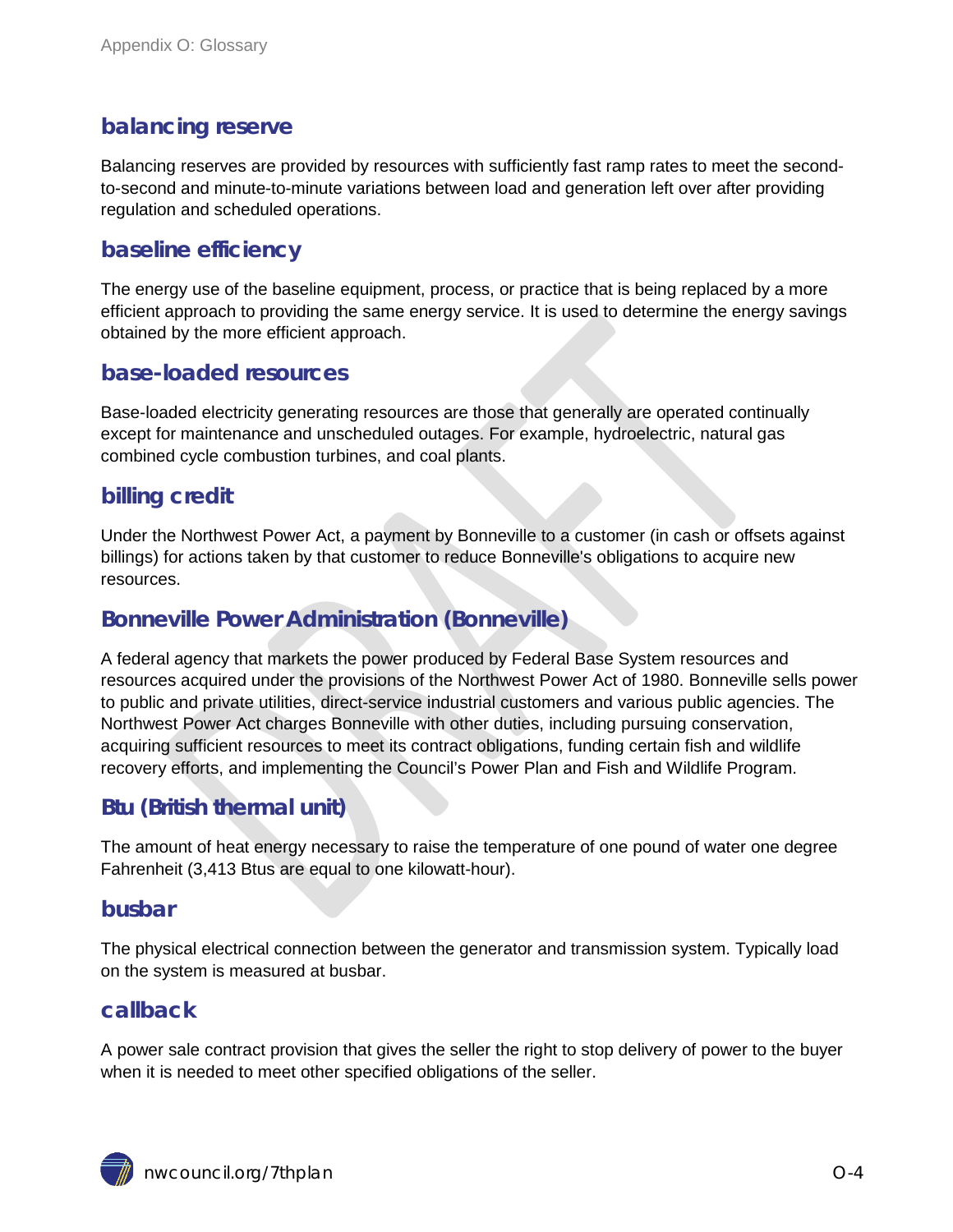# **capacity**

The maximum power that a machine or system can produce or carry under specified conditions. The capacity of generating equipment is generally expressed in kilowatts or megawatts. In terms of transmission lines, capacity refers to the maximum load a line is capable of carrying under specified conditions.

# **capacity factor**

An estimate of the ratio of the actual annual output to the potential annual output of a generating plant if operating at full capacity.

### **climate zone**

As part of its model conservation standards, the Council has established climate zones for the region based on the number of heating degree days, as follows: Zone 1: 4,000 to 6,000 heating degree days (the mild maritime climate west of the Cascades and other temperate areas); Zone 2: 6,000 to 7,500 heating degree days (the somewhat harsher eastern parts of the region); and Zone 3: more than 7,500 heating degree days (western Montana and higher elevations throughout the region).

# **coal gasification**

The process of converting coal to a synthetic gaseous fuel.

#### **cogeneration**

The sequential production of electricity and useful thermal energy. This is frequently accomplished by the recovery of excess heat from an electric generating plant for use in industrial processes, space or water heating applications. Conversely, cogeneration can be accomplished by using excess heat from industrial processes to power an electricity generator.

# **combined-cycle combustion turbine**

The combination of a gas turbine and a steam turbine in an electric generation plant. The waste heat from the gas turbine provides the heat energy for the steam turbine.

## **conductor**

Wire or cable for transferring electric power.

#### **conservation**

According to the Northwest Power Act, any reduction in electric power consumption as a result of increases in the efficiency of energy use, production or distribution.

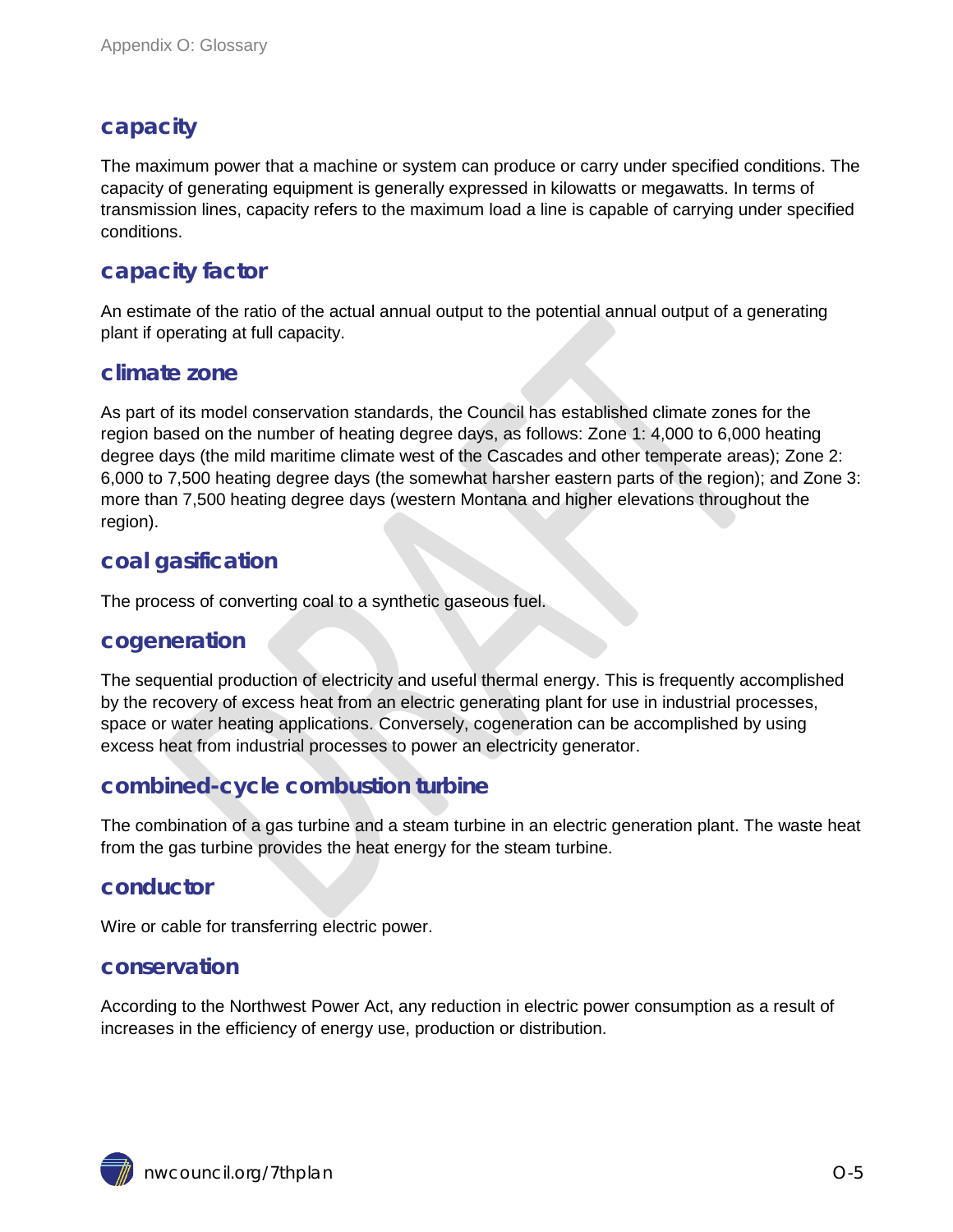#### **conservation program**

An activity, strategy, or course of action undertaken by an implementer or program administrator. Each program is defined by a unique combination of the program strategy, market segment, marketing approach, and energy-efficiency measure(s) included.

### **construction lead time**

The length of time between a decision to construct a resource and when the resource is expected to deliver power to the grid. Generally defined for purposes of this plan as the interval between detailed engineering and equipment order to completion of start-up testing.

#### **cost-effective**

According to the Northwest Power Act, a cost-effective measure or resource must be forecast to be reliable and available within the time it is needed, and to meet or reduce electrical power demand of consumers at an estimated incremental system cost no greater than that of the least-costly, similarly reliable and available alternative or combination of alternatives.

#### **cost of debt**

The amount paid to the holders of debt (bonds and other securities) for use of their money. Generally expressed as an annual percentage in the Power Plan.

#### **cost of equity**

Earnings expected by a shareholder on an investment in a company. Generally expressed as an annual percentage in this plan.

## **critical period**

The sequence of historical low-water conditions during which the regional hydropower system's lowest amount of energy can be generated (see "critical water") while drafting storage reservoirs from full to empty to meet the Northwest's loads. Under the Pacific Northwest Coordination Agreement, critical period is based on the lowest multi-month streamflow observed since 1928. The current critical period begins in October of 1936 and ends in September of 1937. A repeat of this historical water condition would generate about 11,600 average megawatts of hydroelectric energy.

#### **current practice baseline**

The baseline is defined by the typical choices of eligible end users in purchasing new equipment and services.

#### **curtailment**

An externally imposed reduction of energy consumption due to a shortage of resources.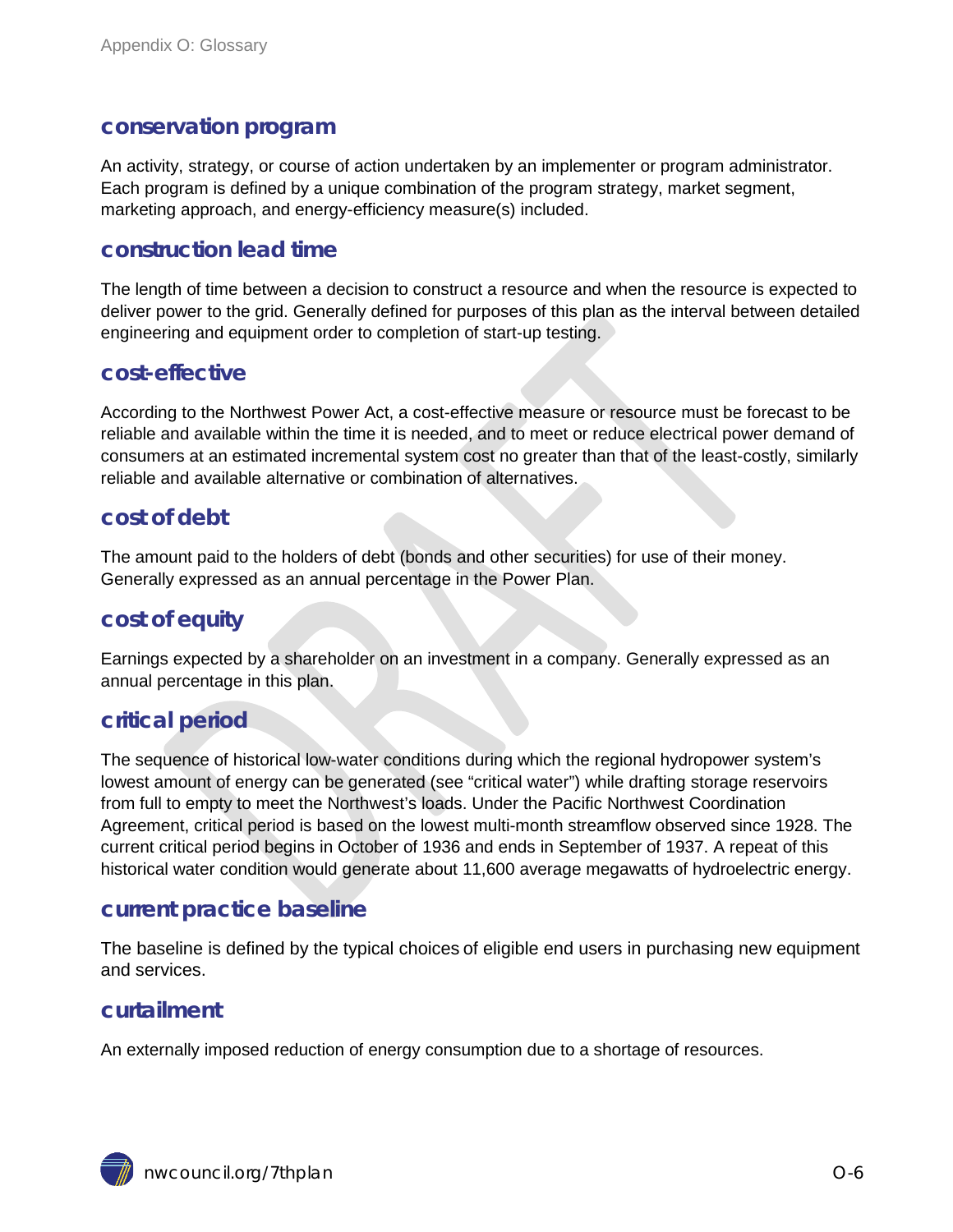# **debt**

Investment funds raised through the sale of securities having fixed rates of interest.

# **debt/equity ratio**

The ratio of debt financing to equity financing used for capital investment.

# **demand forecast**

An estimate of the level of energy that is likely to be needed at some time in the future. The Council's demand forecast contains a range of estimated consumption based on various assumptions about demographics and the state of the economy.

## **demand response**

A voluntary and temporary change in consumers' use of electricity when the power system is stressed.

## **direct application renewable resource**

Technologies that use renewable energy sources to perform a task without converting the energy into electricity. These sources and their functions may include wood for space heat, solar for space heat and drying, geothermal space and water heating, and wind machines used for mechanical drive (such as pumping).

# **direct current (DC)**

An electrical current in which the electrons flow continuously in one direction. Direct current is used in specialized applications in commercial electric generation and in transmission and distribution systems.

# **direct-service industry (DSI)**

An industrial customer that buys power directly from the Bonneville Power Administration. Most direct-service industries are aluminum smelting plants.

## **discount rate**

The rate used in a formula to convert future costs or benefits to their present value.

# **dispatch**

Operating control of an integrated electrical system involving operations such as control of the operation of high-voltage lines, substations or other equipment.

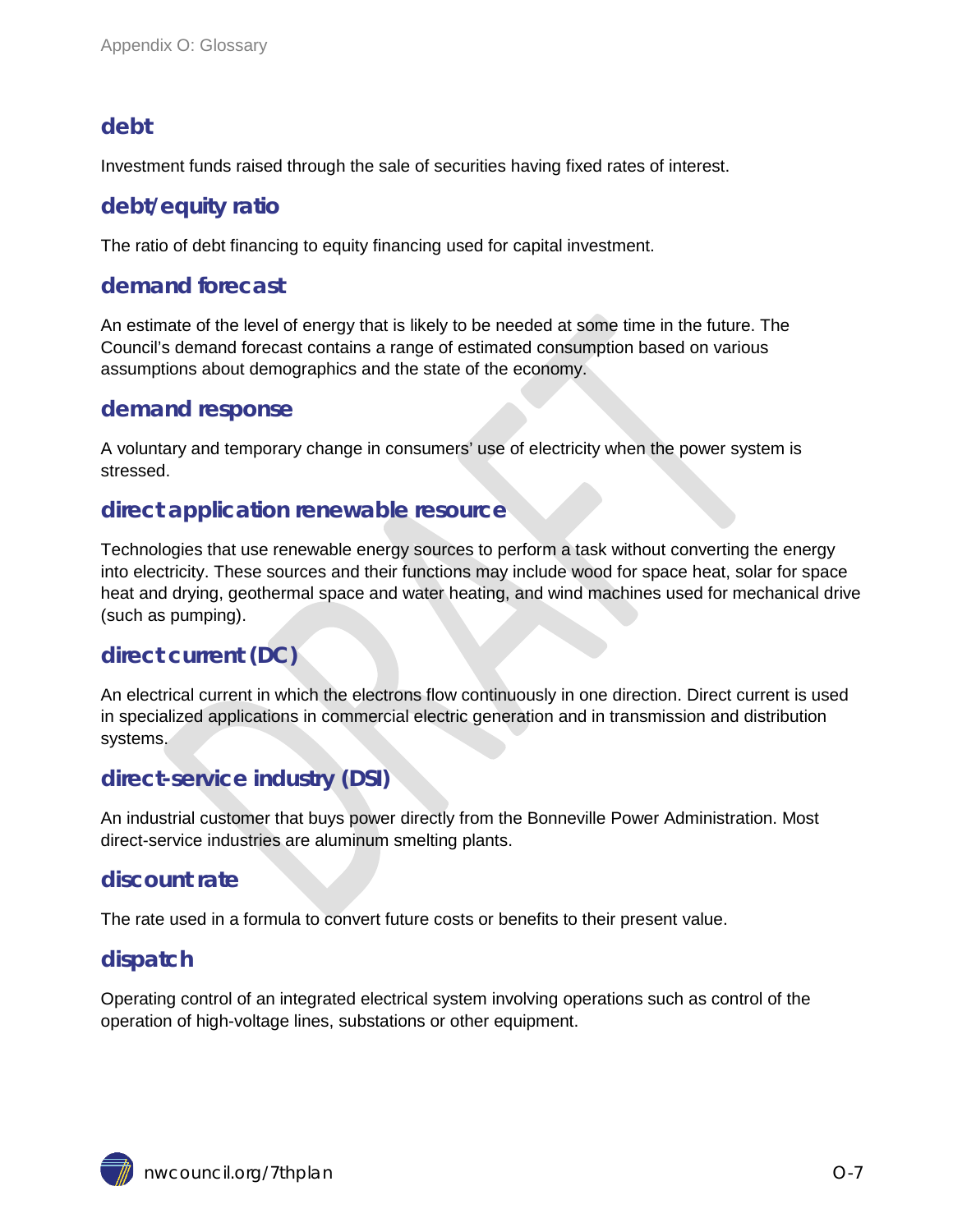# **distribution**

The transfer of electricity from the transmission network to the consumer. Distribution systems generally include the equipment to transfer power from the substation to the customer's meter.

#### **drawdown**

Release of water from a reservoir for purposes of power generation, flood control, irrigation, or other water-management activity.

#### **economic feasibility**

The Northwest Power Act requires all conservation measures to be "economically feasible" for consumers. The Act does not define this concept. In this plan, the Council considers a program or measure to be economically feasible if the measure or program results in the minimum life-cycle costs to the consumer, taking into account financial assistance, such as loans, grants, or other incentives, made available pursuant to other provisions of the Act.

#### **end-use**

A term referring to the final use of energy; it often refers to the specific energy services (for example, space heating), or the type of energy-consuming equipment (for example, motors).

#### **energy**

Energy is defined as a quantity of work, commonly measured in units of kilowatt-hours or megawatthours. In the Northwest, energy is also measured in units of average megawatts, where one average megawatt is equal to 8,760 megawatt-hours.

#### **energy efficiency**

See *conservation*

### **energy-efficiency measure**

Refers to either an individual project conducted or technology implemented to reduce the consumption of energy at the same or an improved level of service. Often referred to as simply a "measure".

#### **energy services**

The actual service energy is used to provide (for example, space heat, refrigeration, transportation).

#### **equity**

Investment funds raised through the sale of shares of company ownership.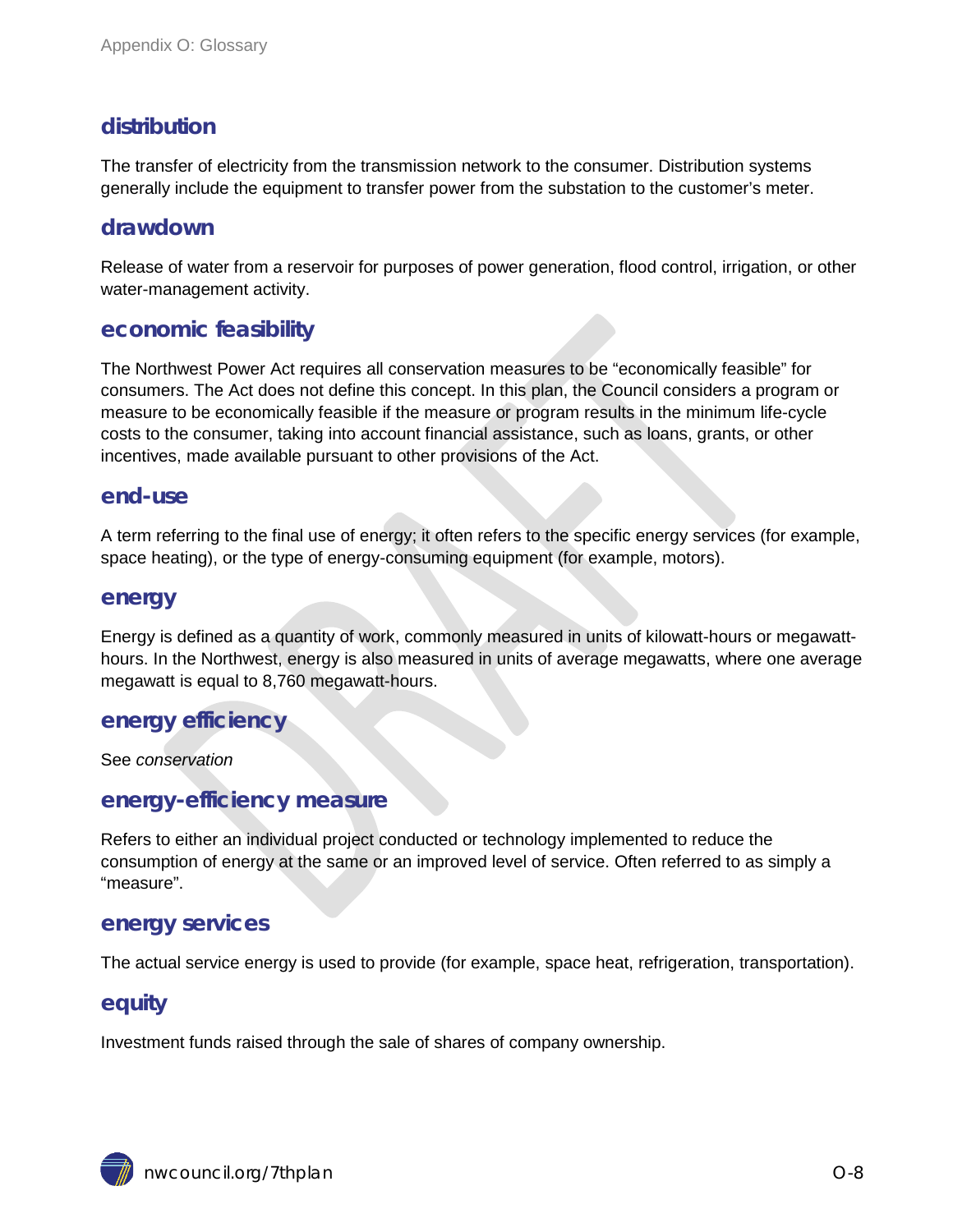# **equivalent availability**

The ratio of the maximum amount of energy a generating unit can produce in a fixed period of time, after adjustment for expected maintenance and forced outage, to the maximum energy it could produce if it ran continuously over the fixed time period. This represents an upper limit for a long-run (annual or longer) capacity factor for a generating unit. For example, a unit with an equivalent availability of 70 percent and a capacity of 500 megawatts could be relied on to produce 350 average megawatts of energy over the long term, if required.

## **externality**

Any costs or benefits of goods or services that are not accounted for in the price of the goods or services. Specifically, the term given to the effects of pollution and other environmental effects from power plants or conservation measures.

# **Federal Base System**

The system includes the Federal Columbia River Power System hydroelectric projects, resources acquired by the Bonneville Power Administration under long-term contracts prior to the Northwest Power Act, and resources acquired to replace reductions in the capability of existing resources subsequent to the Act.

# **Federal Energy Regulatory Commission (FERC)**

A federal agency that regulates interstate aspects of electric power and natural gas industries. It has jurisdiction over licensing of hydropower projects and setting rates for electricity sold between states. FERC formerly was the Federal Power Commission.

## **firm capacity**

That portion of a customer's capacity requirements for which service is assured by the utility provider.

## **firm energy**

That portion of a customer's energy load for which service is assured by the utility provider. That portion for which service is not assured is referred to as "interruptible."

# **firm energy load carrying capability (FELCC)**

The amount of firm energy that can be produced from a hydropower system based on the system's lowest recorded sequence of streamflows and the maximum amount of reservoir storage currently available to the system.

## **firm surplus**

Firm energy in excess of the firm load.

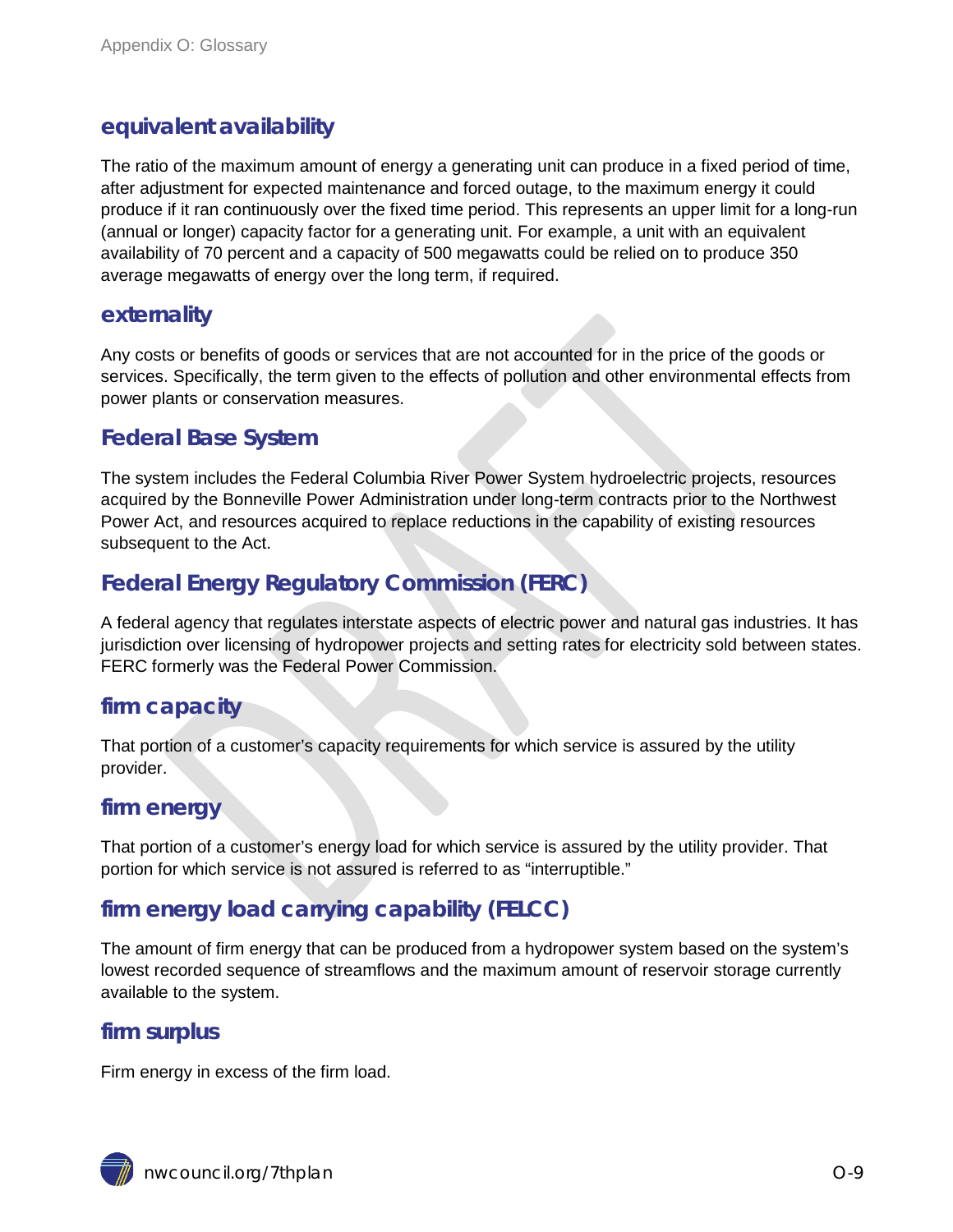# **first year cost of saved energy**

The initial cost of implementing an energy-efficiency measure divided by the annual savings

## **fixed O&M cost**

An estimate of the fixed operation and maintenance cost for the reference plant, including operating and maintenance, labor and materials, and administrative overhead. Both routine maintenance, and major maintenance and capital replacement are assumed to be included.

# **flexibility**

Flexibility often refers to the ability of a power system to provide balancing reserves.

### **forecast of demand or load**

Estimating future demand for electricity (measured at the customer meter site) or load (measured at busbar at the interconnection point of generation and transmission). The difference between demand and load forecasts are mainly transmission and distribution losses.

# **fuel cycle**

The series of steps required to produce electricity from power plants. The fuel cycle includes mining or otherwise acquiring the raw fuel source, processing and cleaning the fuel, transporting, generating, waste management, and plant decommissioning.

#### **futures**

Circumstances over which the decision maker *has no control* that will affect the outcome of decisions. For example, futures consists of unique combinations of natural gas and electricity prices, population and economic growth, none of which are within the control of resource planners.

#### **gas turbine**

A turbine engine generator, often fired by natural gas or fuel oil, used to generate electricity. The turbine generator is turned by combustion gases rather than heat-created steam.

#### **generation**

The act or process of producing electricity from other forms of energy.

#### **geothermal energy**

Thermal energy stored in the Earth's crust. Geothermal heat is caused by the convection and conduction of heat from the Earth's mantle and core, and from the decay of radioactive elements in the crust.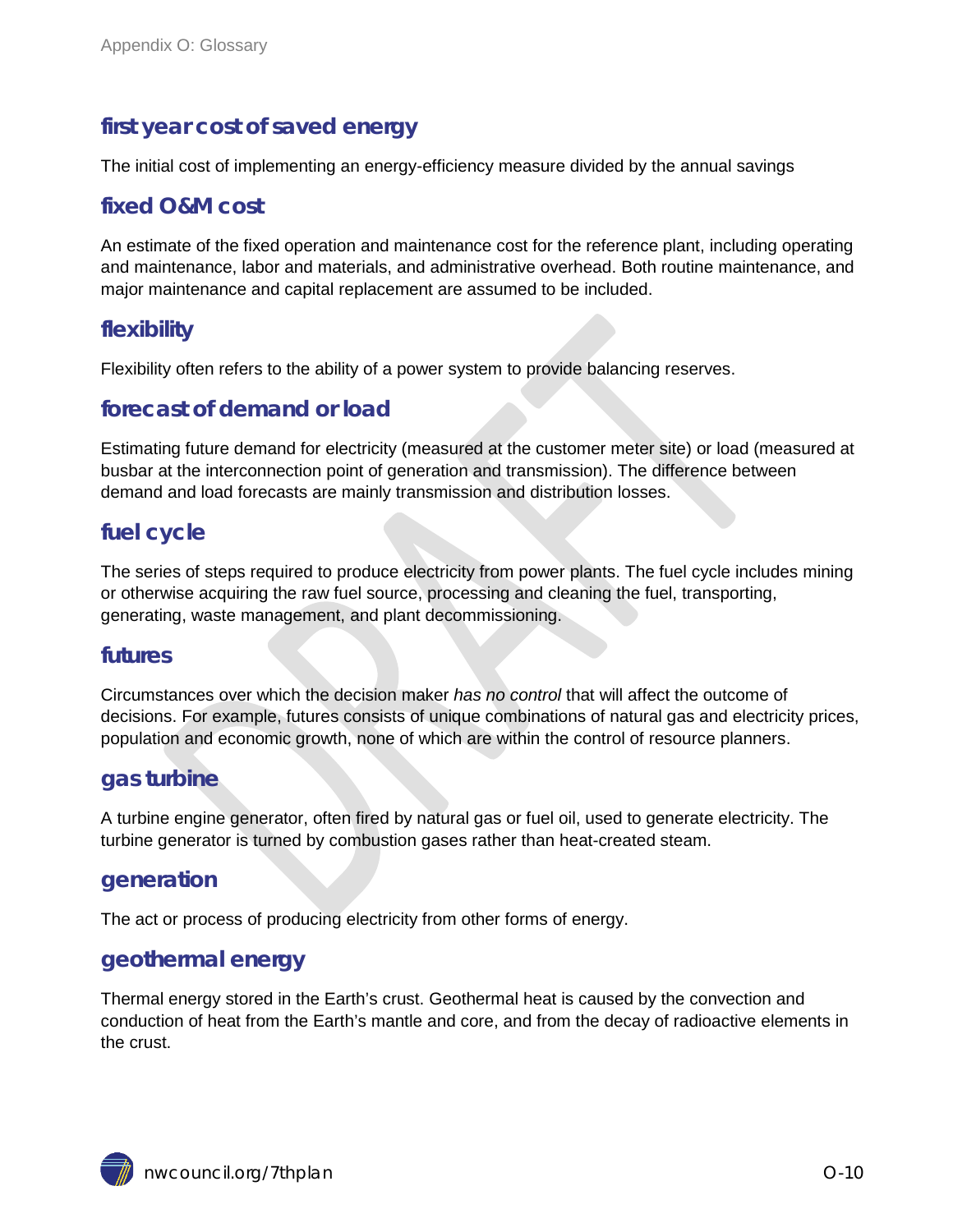# **head**

The vertical height of water in a reservoir above the turbine.

### **heat rate**

The amount of input (fuel) energy required by a power plant to produce one kilowatt-hour of electrical output. Expressed as Btu/kWh.

# **heating degree days**

A measure of the amount of heat needed in a building over a fixed period of time, usually a year. Heating degree days per day are calculated by subtracting from a fixed temperature the average temperature over the day. Historically, the fixed temperature has been set at 65 degrees Fahrenheit, the outdoor temperature below which heat was typically needed. As an example, a day with an average temperature of 45 degrees Fahrenheit would have 20 heating degree days, assuming a base of 65 degrees Fahrenheit.

# **higher heating value (HHV) / lower heating value (LHV)**

Gas turbine heat rates and efficiency ratings may be based on the HHV or LHV value of natural gas fuels. The HHV value of natural gas fuel may be thought of as the Btu content which was paid for, and includes content that is not convertible into power. Depending on the hydrogen content of the fuel, a rule of thumb is that 11 % of natural gas HHV Btu-content is not useful for power generation. The LHV is the HHV minus the heat of vaporization of the water vapor combustion product.

## **hydroelectric power (hydropower)**

The generation of electricity using falling water to turn turbo-electric generators.

## **incremental annual savings**

The difference between the amount of energy savings acquired or planned to be acquired as a result of energy efficiency activities in one year, and the amount of energy savings acquired or planned to be acquired as a result of the energy efficiency activities in the prior year.

## **incremental cost**

The difference between the cost of baseline equipment or service and the cost of alternative energyefficient equipment or service.

## **independent power producer (IPP)**

An independent power producer is a power-production facility that is not part of a regulated utility. Power-production facilities that qualify under PURPA (see "qualifying facility") are considered independent power producers, together with other independent power production facilities such as independently owned coal-fired and wind generating plants.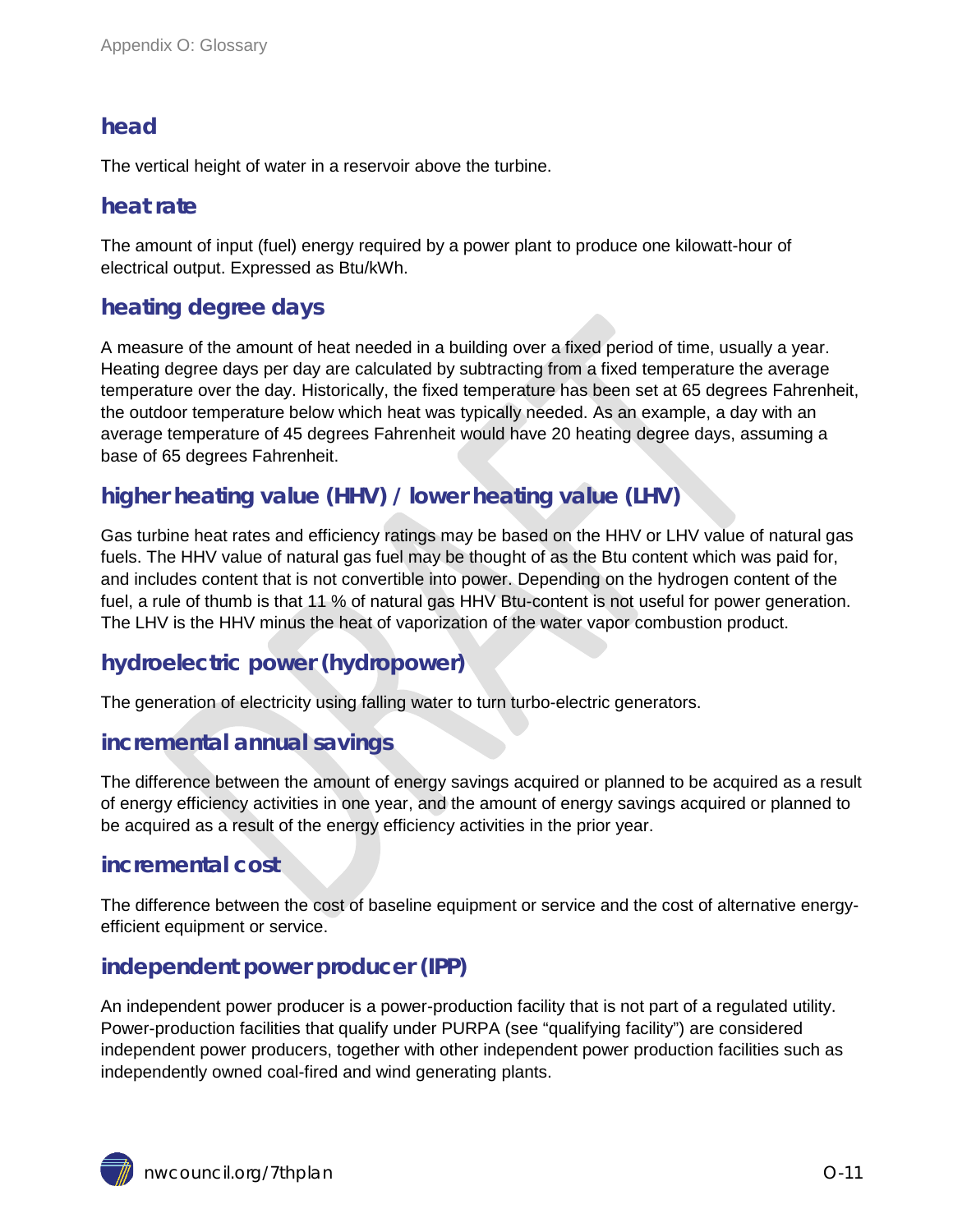# **infiltration control**

Conservation measures, such as caulking and weatherstripping, generally referred to as air sealing measures, which reduce the amount of cold air entering or warm air escaping from a building.

# **insolation**

The rate of energy from the sun falling on the earth's surface, typically measured in watts per square meter.

# **integrated resource planning**

See "least-cost planning."

#### **interruptible power**

Power that, by contract, can be interrupted in the event of a power deficiency.

#### **intertie**

A transmission line or system of lines permitting a flow of electricity between major power systems.

## **investor-owned utility (IOU)**

A utility that is organized under state law as a corporation to provide electric power service and earn a profit for its stockholders.

#### **kilowatt (kW)**

The electrical unit of power that equals 1,000 watts.

## **kilowatt-hour (kWh)**

A basic unit of electrical energy that equals one kilowatt of power applied for one hour.

## **lead time**

The length of time it takes to move a resource from concept to completion.

## **least-cost planning**

Least-cost planning or, as it is often called, "integrated resource planning," is a name given to the Power Planning strategy and philosophy adopted by the Council. This strategy recognizes load uncertainty, embodies an emphasis on risk management, and reviews all available and reliable resources to meet current and future loads. The term "least-cost" refers to all costs, including capital, labor, fuel, maintenance, decommissioning, known environmental impacts, and difficult-to-quantify ramifications of selecting one resource over another.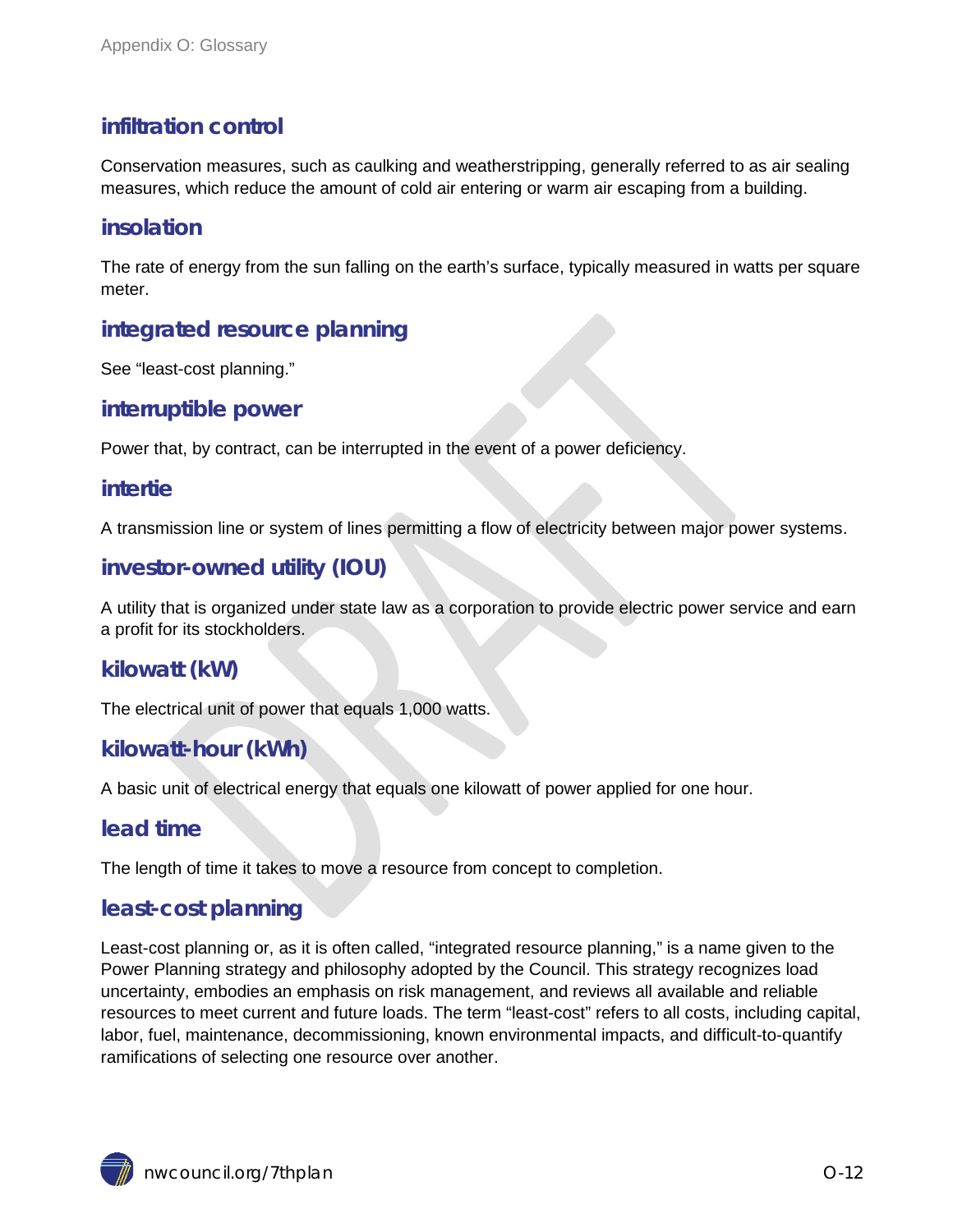# **levelized cost of energy (LCOE)**

The present value of a resource's cost (including capital, financing, and operating costs) converted into a stream of equal annual payments. This stream of payments can be converted to a unit cost of energy by dividing them by the number of kilowatt-hours produced or saved by the resource in associated years. By levelizing costs, resources with different lifetimes and generating capabilities can be compared.

# **life-cycle costs**

Estimate of all direct costs of a measure or resource over its effective life. See *system cost*.

#### **load**

The amount of electric power required at a given point on a system. Load is typically measured at the busbar.

## **load forecast**

An estimate of the level of energy that must be generated to meet a need. This differs from a demand forecast in that transmission and distribution losses from the generator to the customer are included.

# **load path**

One future scenario for electric load growth, as opposed to a range that accommodates multiple forecasts of future load growth.

#### **lost-opportunity resources**

Resources that, because of physical or institutional characteristics, can only be captured during a limited window of opportunity and are no longer available for development after that window at that given cost. For example, when a building is built or when a replacement refrigerator is purchased.

#### **major resource**

According to the Northwest Power Act, a resource with a planned capability greater than 50 average megawatts and, if acquired by Bonneville, acquired for more than five years.

## **manufactured home**

A structure, such as a mobile home, that is transportable in one or more sections, and that is built on a permanent chassis and designed to be used as a dwelling, with or without a permanent foundation, when connected to the required utilities. These homes must comply with the Manufactured Home Construction and Safety Standards issued by the U.S. Department of Housing and Urban Development. This does not include other categories of homes whose components are manufactured, such as modular, sectional, panelized and pre-cut homes. These homes must comply with state and local building codes.

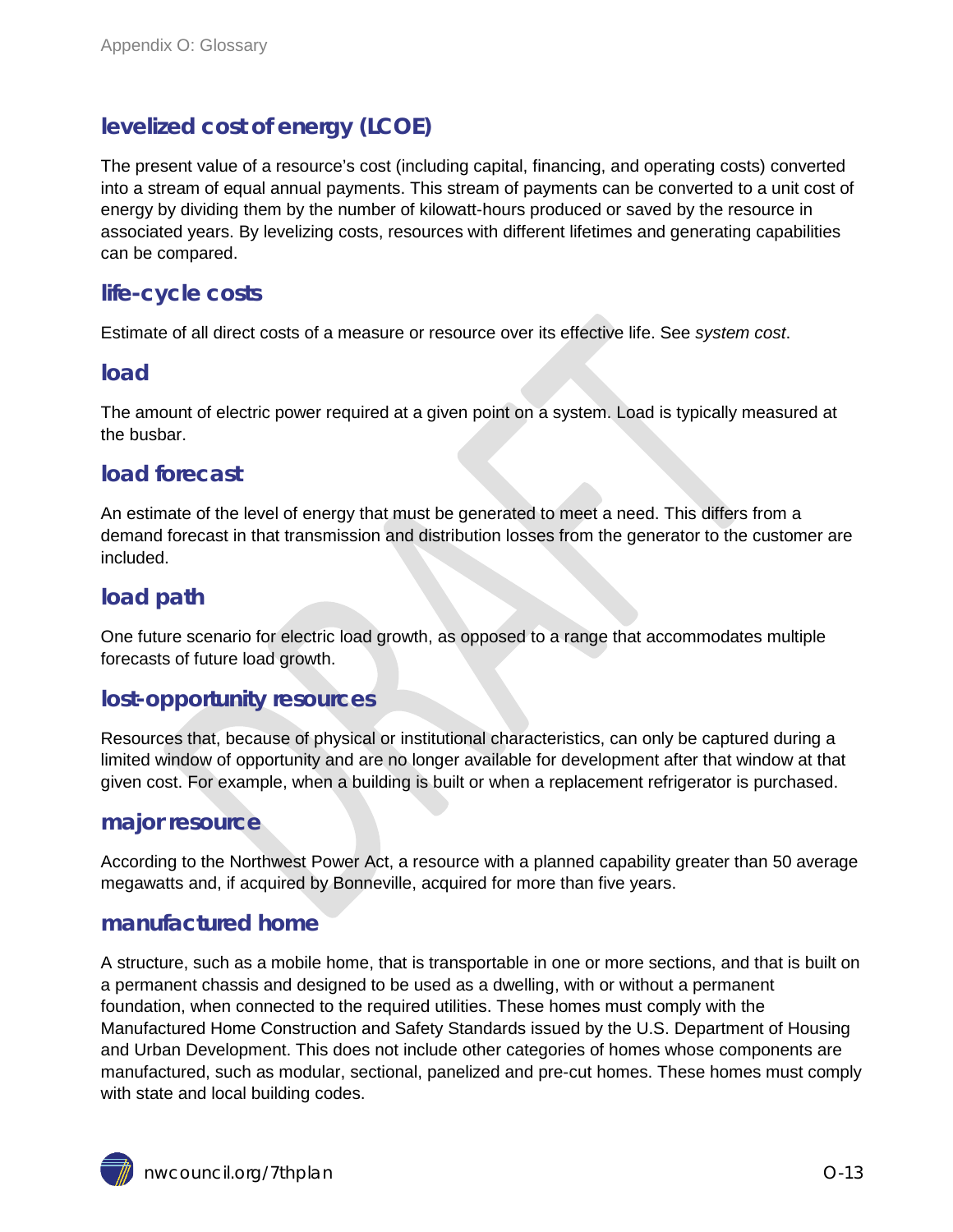# **marginal cost**

The cost of producing the last unit of energy (the long-run incremental cost of production). In the plan, "regional marginal cost" means the long-run cost of additional consumption to the region due to additional resources being required. It does not include consideration of such additional costs to any specific utility due to its purchases from Bonneville at average cost.

# **maximum achievable potential**

The amount of energy or demand savings within a defined geographical area or population that can be achieved over the planning period assuming no financial barriers for the end-use customer.

#### **measure**

See energy-efficiency measure.

#### **megawatt (MW)**

The electrical unit of power that equals one million watts or one thousand kilowatts.

#### **megawatt-hour (MWh)**

A basic unit of electrical energy that equals one megawatt of power applied for one hour.

#### **MicroFin**

A financial revenue requirements model that calculates the levelized fixed cost and the full levelized cost of energy (LCOE) for each resource reference plant. MicroFin calculates the annual cash flows which will satisfy revenue requirements over the plant lifetime. The annual cash flows are compressed and discounted into a dollar value – net present value (NPV).

# **Mid-C price/market price**

The price of electricity traded on the wholesale spot market at the Mid-Columbia trading hub.

#### **mill**

A tenth of a cent. The cost of electricity is often given in mills per kilowatt-hour.

## **model conservation standards (MCS)**

Any energy-efficiency program or standard adopted by the Council, including, but not limited to: 1) new and existing structures; 2) utility, customer, and governmental programs; and 3) other consumer actions for achieving conservation. The most well-known are the energy-efficient building standards developed by the Council for new electrically heated buildings.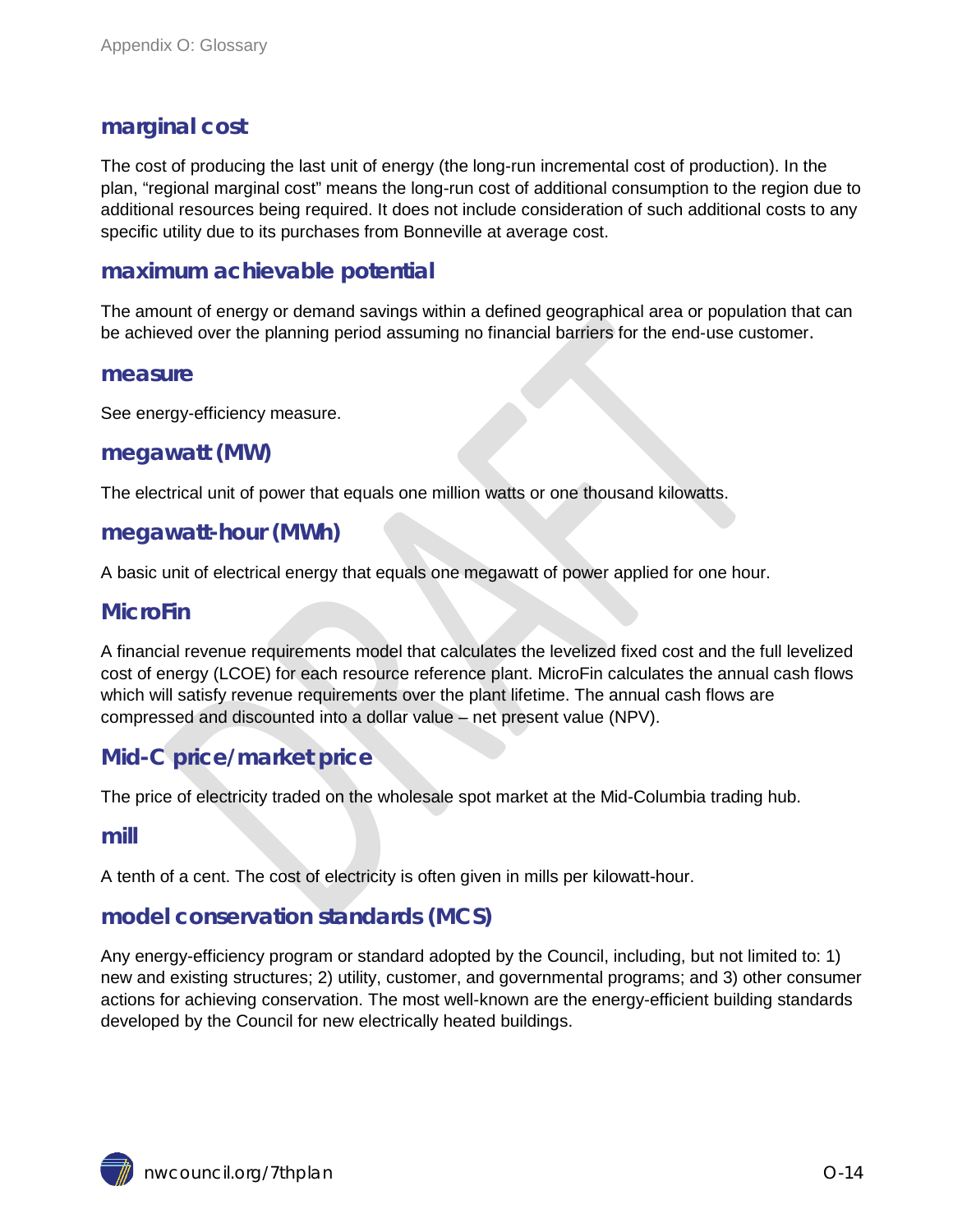# **Monte Carlo simulation**

The mathematical simulation of uncertain events having known probability characteristics by random sampling from a known probability distribution function.

## **natural replacement**

Equipment or systems that are replaced at the end of their life are considered a natural replacement opportunities. At this time, there is an opportunity to replace the equipment or system with a more efficient alternative, and are considered lost opportunities resources.

# **net billed plants**

Refers to the 30-percent share of the Trojan Nuclear Plant, all of Washington Public Power Supply System's nuclear project 1 (WNP-1) and WNP-2, and 70 percent of WNP-3.

# **net billing**

A financial arrangement that allowed Bonneville to underwrite the costs of electric generating projects. Utilities that owned shares in thermal projects, and paid a share of their costs, assigned to Bonneville all or part of the generating capability of these resources. Bonneville, in turn, credited and continues to credit the wholesale power bills of these utilities to cover the costs of their shares in the thermal resources. Bonneville then sells the output of the thermal plants, averaging the higher costs of the thermal power with lower-cost hydropower.

#### **nominal dollars**

Dollars that include the effects of inflation. These are dollars that, at the time they are spent, have no adjustments made for the amount of inflation that has affected their value over time.

# **non-energy impacts (NEI)**

The quantifiable non-energy impacts associated with program implementation or participation; also referred to as *non-energy benefits (NEBs)* or *co-benefits*. Examples of NEIs include water savings, non-energy consumables and other quantifiable effects. The value is most often positive, but may also be negative (e.g., the cost of additional maintenance associated with a sophisticated, energyefficient control system).

#### **non-firm energy**

Energy produced by the hydropower system that is available with water conditions better than critical and after reservoir refill is assured. It is available in varying amounts depending upon season and weather conditions.

#### **non-utility generator**

A generic term for non-utility Power Plan owners and operators. Non-utility generators include qualifying facilities, small power producers, and independent power producers.

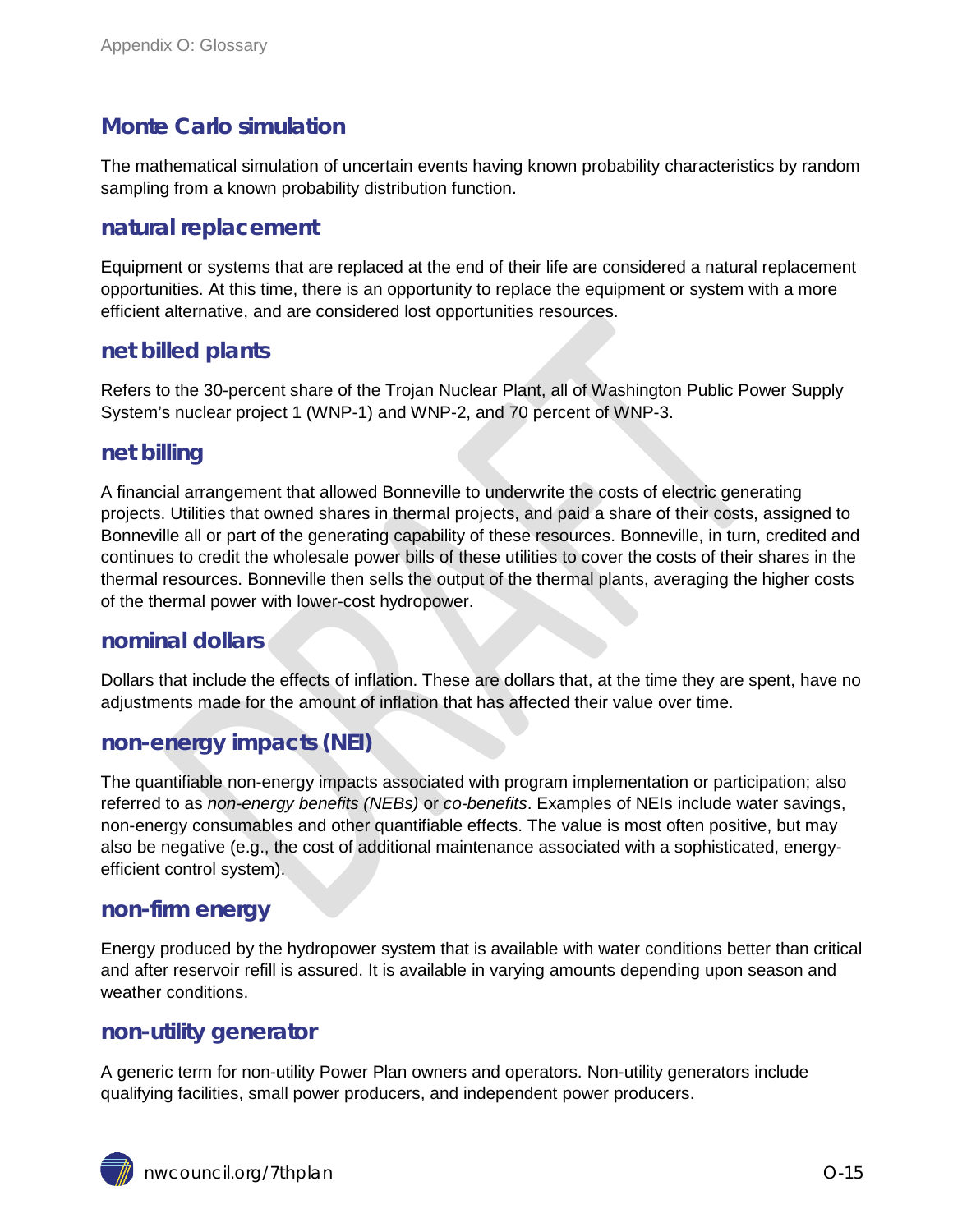# **Northwest Power Act**

Passed by Congress on December 5, 1980, the Pacific Northwest Electric Power Planning and Conservation Act authorized the four states of Idaho, Montana, Oregon and Washington to form the Northwest Power and Conservation Council. The Act directs the Council to assure the Pacific Northwest region an adequate, efficient, economical and reliable power supply while also protecting, mitigating and enhancing fish and wildlife affected by the construction and operation of hydroelectric dams in the Columbia River Basin. The Act requires the Council develop a 20-year Pacific Northwest conservation and electric power plan which the Council reviews at least every five years. The Act also requires the Council develop a fish and wildlife program to protect, mitigate and enhance fish and wildlife affected by the region's hydrosystem and to include that program in the Council's subsequently developed power plan.

## **option**

As used in the Power Plan, a project that has been sited, licensed and designed, but not yet constructed. Options are held in inventory until new resources are clearly needed.

# **overnight capital cost**

Total of all direct and indirect project construction costs, including engineering, overhead costs, fees, and contingency. Exclusive of costs attributable to interest and escalation incurred during construction.

# **Pacific Northwest (the region)**

According to the Northwest Power Act, the area consisting of Oregon, Washington, Idaho, and Montana west of the Continental Divide, and those portions of Nevada, Utah, and Wyoming that are within the Columbia River Basin. It also includes any contiguous areas not more than 75 miles from the above areas that are part of the service area of a rural electric cooperative served by Bonneville on the effective date of the Act and whose distribution system serves both within and outside of the region.

# **Pacific Northwest Coordination Agreement**

An agreement between federal and nonfederal owners of hydropower generation on the Columbia River system. It governs the seasonal release of stored water to obtain the maximum usable energy subject to other uses.

# **peak (on, off, winter, summer)**

WECC defines peak-load hours to be the 16 hours beginning at 6am and ending at 10pm. Off-peak hours are the remaining eight hours in the day. For Council analysis, the winter period is roughly defined as the months of October through March. The summer period runs from April through September. However, the most important months with respect to resource planning are December, January and February. Similarly, the most critical summer months for resource planning are July and August.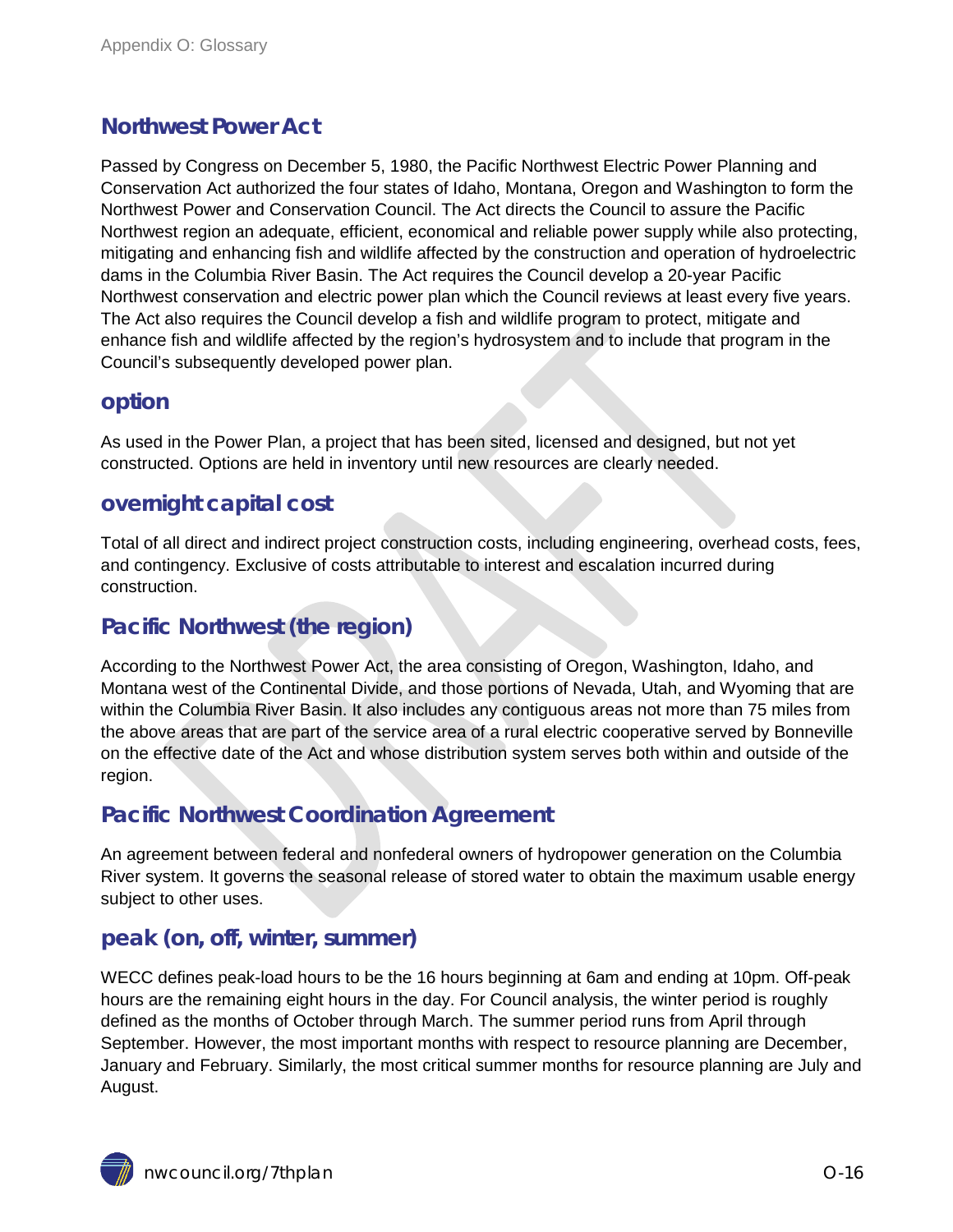# **peak capacity**

The maximum capacity of a system to meet loads.

#### **peak demand**

The highest demand for power during a stated period of time.

#### **penetration rate**

One annual share of a potential market for conservation that is realized, as in "7 percent of the region's homes have been weatherized this year." Thus, a 7-percent penetration rate.

# **photovoltaic (PV)**

Direct conversion of sunlight to electric energy through the effects of solar radiation on semiconductor materials.

#### **potential assessments**

Studies conducted to assess market baselines, future savings and costs that may be expected for different technologies and customer markets over a specified time horizon.

#### **power**

Power is the rate of performing work, usually measured in units of kilowatts or megawatts.

#### **preference**

Priority access to federal power by public bodies and cooperatives.

#### **present value**

The worth of future returns or costs in terms of their current value. To obtain a present value, an interest rate is used to discount these future returns and costs.

## **ProCost**

A Council model used to estimate conservation costs and benefits; the hourly, daily, and seasonal savings; and capacity impact of efficiency measures.

#### **program administration cost**

The cost incurred by the program administrator (often the utility) to deliver a conservation program. These costs include personnel, marketing, tracking systems, and any other *non-incentive* costs.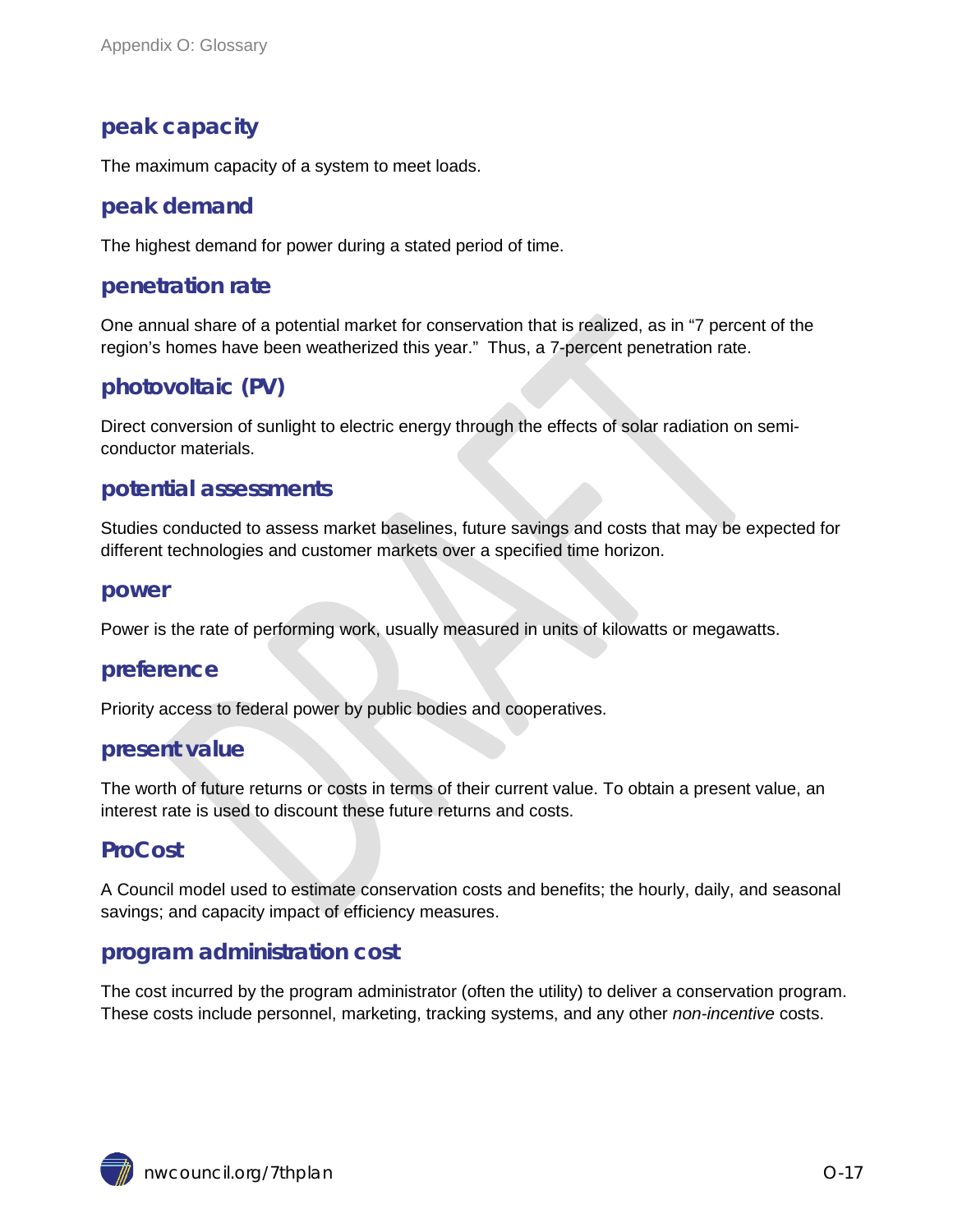# **public utility commissions (PUC)**

State agencies that regulate, among others, investor-owned utilities operating in the state with a protected monopoly to supply power in assigned service territories.

# **Public Utility Regulatory Policies Act of 1978 (PURPA)**

Federal legislation that requires utilities to purchase electricity from qualified independent power producers at a price that reflects what the utilities would have to pay for the construction of new generating resources (see "avoided cost"). The Act was designed to encourage the development of small-scale cogeneration and renewable resources.

# **qualifying facility (QF)**

Qualifying facility is a power production facility that qualifies for special treatment under a 1978 federal law—Public Utility Regulatory Policies Act (PURPA). PURPA requires a utility to buy the power produced by the qualifying facility at a price equal to that which the utility would otherwise pay if it were to build its own Power Plant or buy the power from another source. A qualifying facility must generate its power using cogeneration, biomass, waste, geothermal energy, or renewable resources such as solar and wind, and, depending on the energy source and the time at which the facility is constructed, its size may be limited to 80 megawatts or smaller. PURPA prohibits utilities from owning majority interest in qualifying facilities.

# **quantifiable environmental costs and benefits**

Environmental costs and benefits capable of being expressed in numeric terms (for example, in dollars, deaths, reductions in crop yields).

#### **quartile**

The direct-service industries load is divided into four quartiles. The top quartile is the portion of that load most susceptible to interruption.

#### **R-value**

A measure of a material's resistance to heat flow. The higher the R-value, the higher the insulating value.

# **ramp rate (energy efficiency)**

The annual rate of acquisition for energy-efficiency resources over a period of time.

#### **real dollars**

Dollars that do not include the effects of inflation. They represent constant purchasing power.

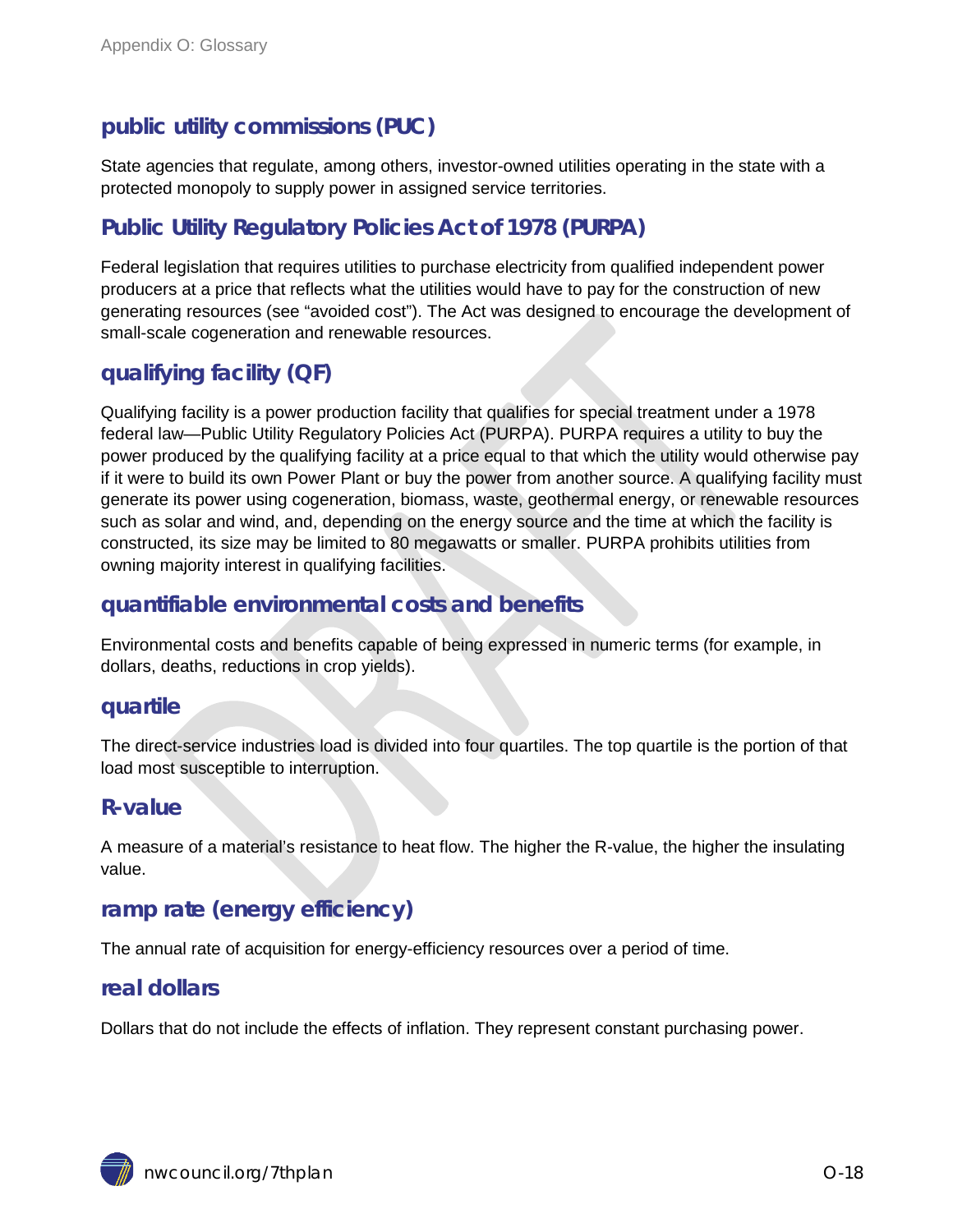# **reference plant**

A collection of characteristics that describe a resource technology and its theoretical application in the region.

#### **region**

See "Pacific Northwest."

# **regional act credit**

Used in the act to give economic preference to conservation resources. When estimating incremental cost of an energy-efficiency measure, this cost is reduced by 10% of the value of the energy system benefits.

# **Regional Portfolio Model (RPM)**

An agent based planning model that develops least cost or least risk resource strategies for the regional power system. The model uses embedded Monte Carlo simulations to generate load, peak demand, natural gas price, carbon tax, electricity price, and REC value distributions allow resource strategies to be tested over many potential futures.

#### **resource strategies**

Actions and policies over which the decision maker *has control* that will affect the outcome of decisions. For example, the resource type, amount and potential timing of resource development.

## **reliability**

Under the NERC definition, a power system is *reliable* if it is adequate and secure.

- *adequate:* the electric system can supply the aggregate electrical demand and energy requirements of the customers at all times, taking into account scheduled and reasonably expected unscheduled outages of system elements.
- *secure:* the electric system can withstand sudden disturbances, such as electric short circuits or unanticipated loss of system elements.

## **renewable energy credit (REC)**

Represent the "green" attribute of energy produced by a qualifying renewable resource. One REC is equal to one megawatt hour of generation. Also known as renewable energy certificate, or a tradeable renewable energy credit (TREC).

#### **renewable resource**

Under the Northwest Power Act, a resource that uses solar, wind, water (hydropower), geothermal, biomass, or similar sources of energy, and that either is used for electric power generation or for reducing the electric power requirements of a customer.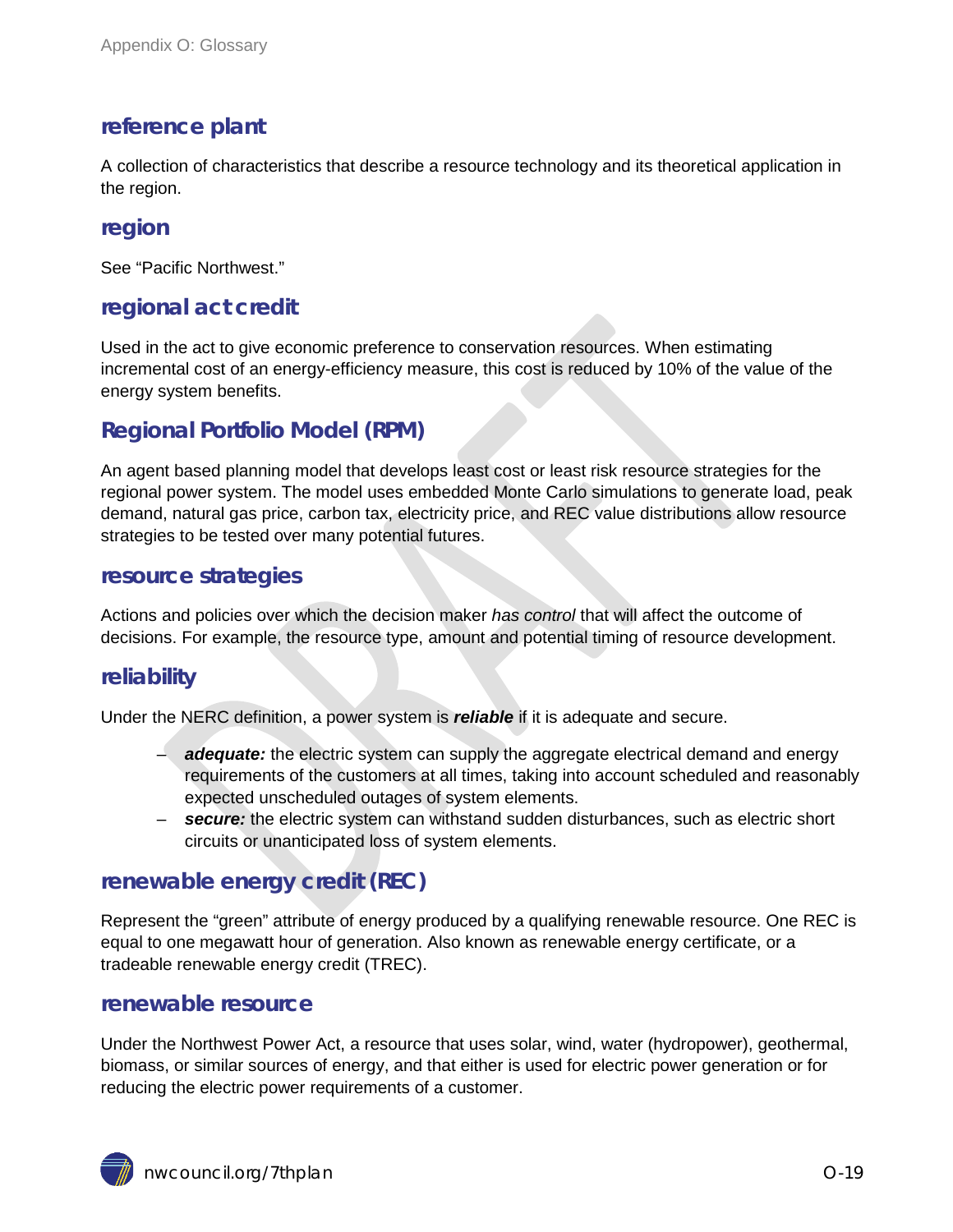# **renewable portfolio standards**

Regulatory mandates enacted by individual states to increase the development and generation of eligible renewable resources. An RPS requires a certain percentage of electricity sales be met with renewable energy resources. In the Pacific Northwest, Montana, Washington, and Oregon all enacted RPS in the mid-2000's.

#### **reserve capacity**

Generating capacity available to meet unanticipated demands for power, or to generate power in the event of outages in normal generating capacity. This includes delays in operations of new scheduled generation. Forced outage reserves apply to those reserves intended to replace power lost by accident or breakdown of equipment. Load growth reserves are those reserves intended for use as a cushion to meet unanticipated load growth.

#### **resource**

Under the Northwest Power Act, electric power, including the actual or planned electric capability of generating facilities, or actual or planned load reduction resulting from direct application of a renewable resource by a consumer, or from a conservation measure.

#### **retrofit**

To modify an existing generating plant, structure, or process. The modifications are done to improve energy efficiency, reduce environmental impacts, or to otherwise improve the facility.

#### **scenario**

Combinations of *resource strategies* and *futures* that are used to "stress test" how well what resource strategies (what the region controls) performs in a futures that the region doesn't.

#### **sectors**

The economy is divided into four sectors for energy planning. These are the residential, commercial (e.g., retail stores, office and institutional buildings), industrial, and agriculture (e.g. dairy farms, irrigation) sectors.

#### **sensitivity study**

A subset of *scenario* where a single input assumption is modified to assess the direction and magnitude of the impact of that parameter on the outcome. For example, fixing the range of natural gas prices to a lower or higher bound.

#### **simple payback**

The time required before savings from a particular investment offset costs, calculated by investment cost divided by value of savings (in dollars). For example, an investment costing \$100 and resulting

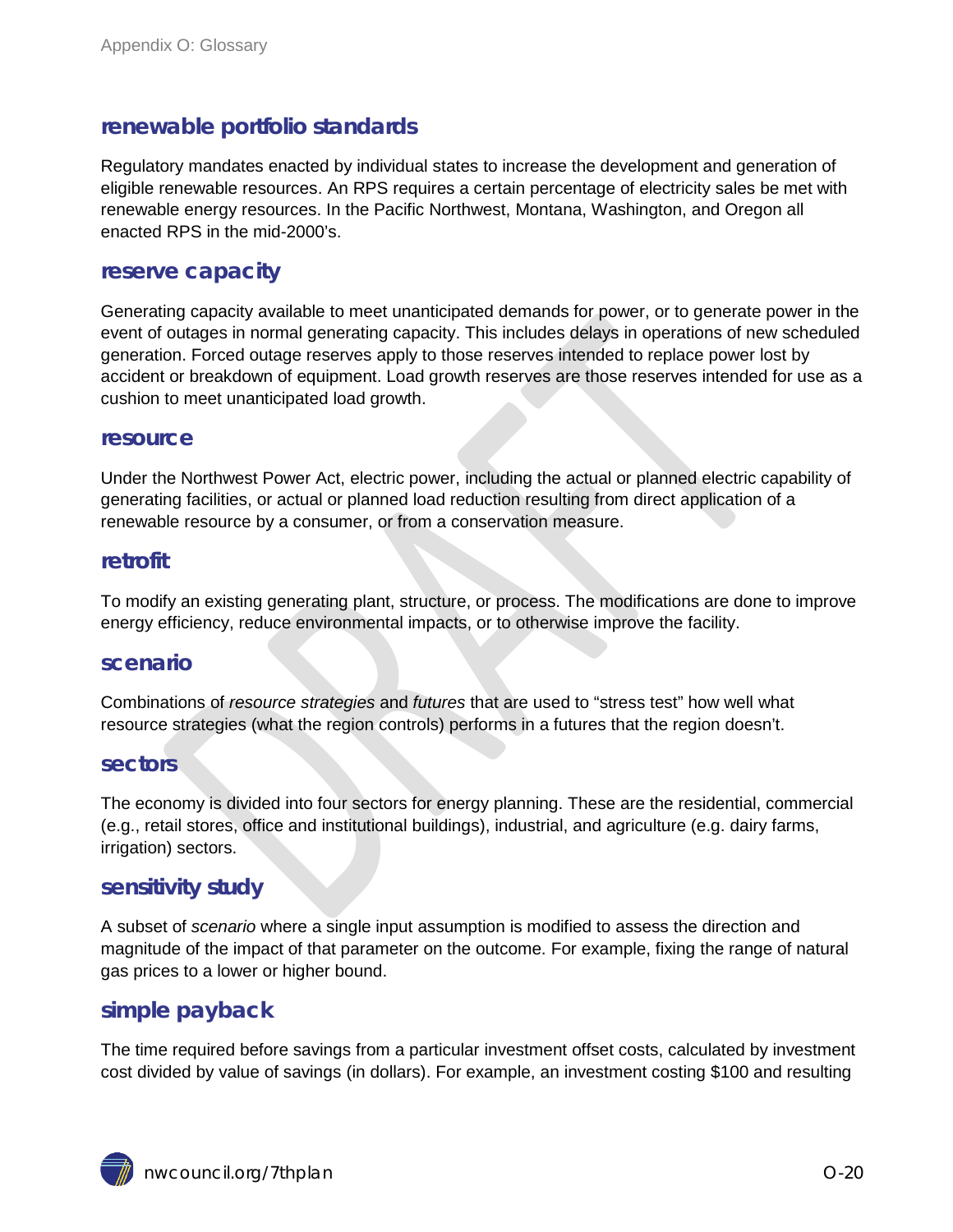in a savings of \$25 each year would be said to have a simple payback of four years. Simple paybacks do not account for future cost escalation, nor other investment opportunities.

# **siting agencies**

State agencies with the authority for issuing permits to locate generating plants of defined types and sizes to utilities at specific locations.

# **siting and licensing**

The process of preparing a power plant and associated services, such as transmission lines, for construction and operation. Steps include locating a site, developing the design, conducting a feasibility study, preliminary engineering, meeting applicable regulatory requirements, and obtaining the necessary licenses and permits for construction of the facilities.

#### **space conditioning**

Controlling the conditions inside a building in order to maintain human comfort and other desired environmental conditions through heating, cooling, humidification, dehumidification, and air-quality modifications.

#### **stock**

The quantity and characteristics of existing equipment or buildings in the region.

#### **sunk cost**

A cost already incurred and therefore not considered in making a current investment decision.

#### **supply curve**

A traditional economic tool used to depict the amount of a product available across a range of prices.

#### **surcharge**

Under the Northwest Power Act, an additional sum added to the usual wholesale power rate charged to a utility customer of Bonneville to recover costs incurred by Bonneville due to the failure of that customer (or of a state or local government served by that customer) to achieve conservation savings comparable to those achievable under the Council's model conservation standards. Surcharges can range from 10 to 50 percent of a customer's bill.

#### **system cost**

According to the Northwest Power Act, all direct costs of a measure or resource over its effective life. It includes, if applicable, distribution and transmission costs, waste disposal costs, end-of-cycle costs, fuel costs (including projected increases) and quantifiable environmental measures. The Council is also required to take into account projected resource operations based on appropriate historical experience with similar measures or resources.

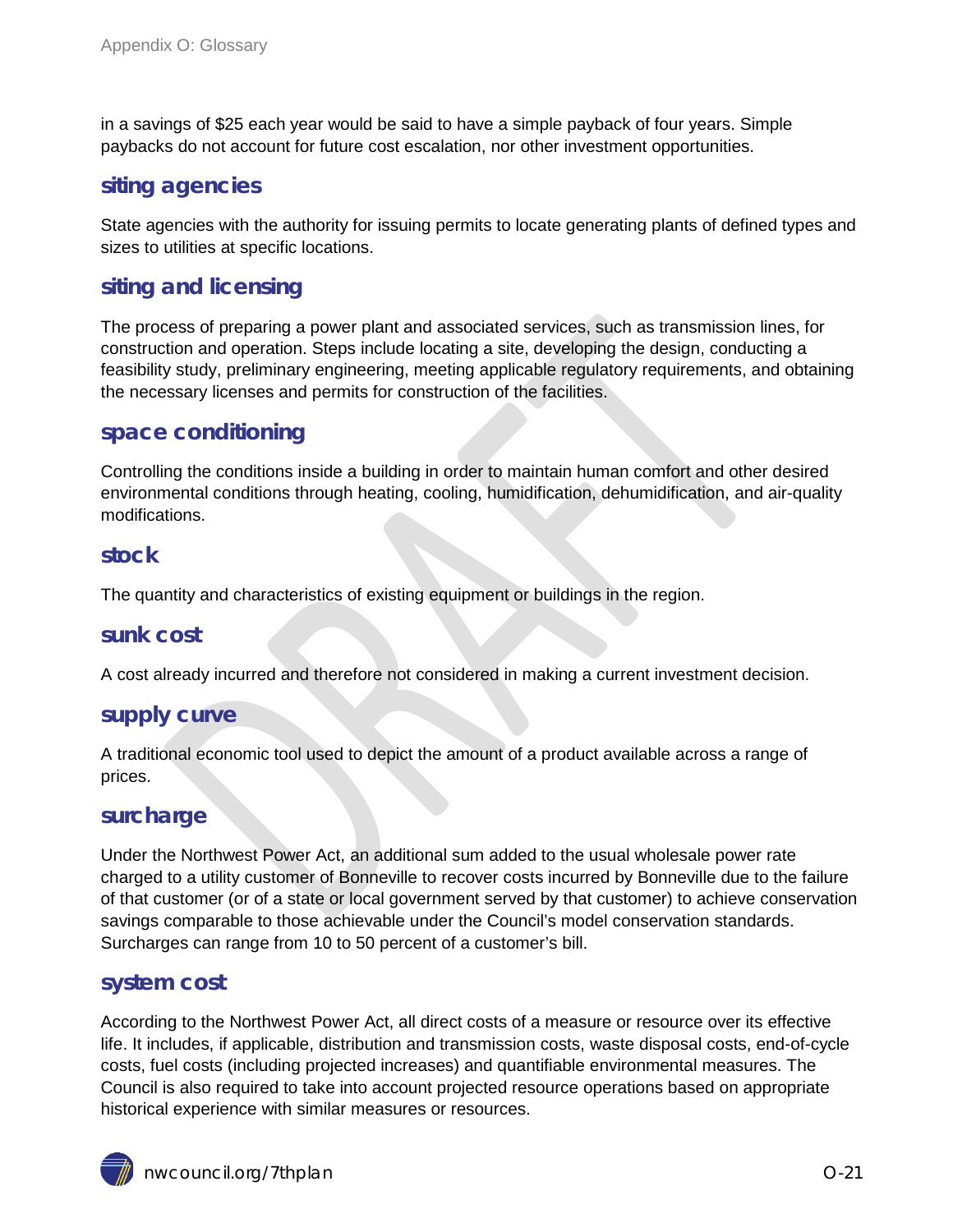# **technical potential (energy efficiency)**

An estimate of energy savings based on the assumption that all existing equipment or measures will be replaced with the most efficient equipment or measure that is both available and technically feasible over a defined time horizon, without regard to cost or market acceptance.

# **thermal resource**

A facility that produces electricity by using a heat engine to power an electric generator. The heat may be supplied by burning coal, oil, natural gas, biomass, or other fuel, by nuclear fission, or by solar or geothermal sources.

# **tipping fee**

The fee assessed for disposal of waste. This fee is used when estimating the cost of producing electricity from municipal solid waste.

# **total resource cost (TRC) test**

A cost-effectiveness test that assesses the impacts of a portfolio of energy-efficiency initiatives regardless of who pays the costs or who receives the benefits. The test compares the present value of costs of efficiency for all members of society (including all costs to participants and program administrators) compared to the present value of all quantifiable benefits, including avoided energy supply and demand costs and non-energy impacts.

#### **transformer**

A device for transferring energy from one circuit to another in an alternating-current system. Its most frequent use in power systems is for changing voltage levels.

## **transmission**

The act or process of long-distance transport of electric energy, generally accomplished by elevating the electric current to high voltages. In the Pacific Northwest, Bonneville operates a majority of the high-voltage, long-distance transmission lines.

#### **turnover rate**

The portion of existing units that will be naturally replaced each year due to failure, remodeling, or renovation. It is usually calculated as one divided by the equipment average service life. Under the assumption that if equipment lasts for 10 years, one- tenth of the units in existence will be replaced each year. This factor is not used in the retrofit market, where inefficient equipment is replaced before its natural life is over. Nor is it used for new construction analyses, where all new equipment is eligible for efficiency upgrade at the time of purchase.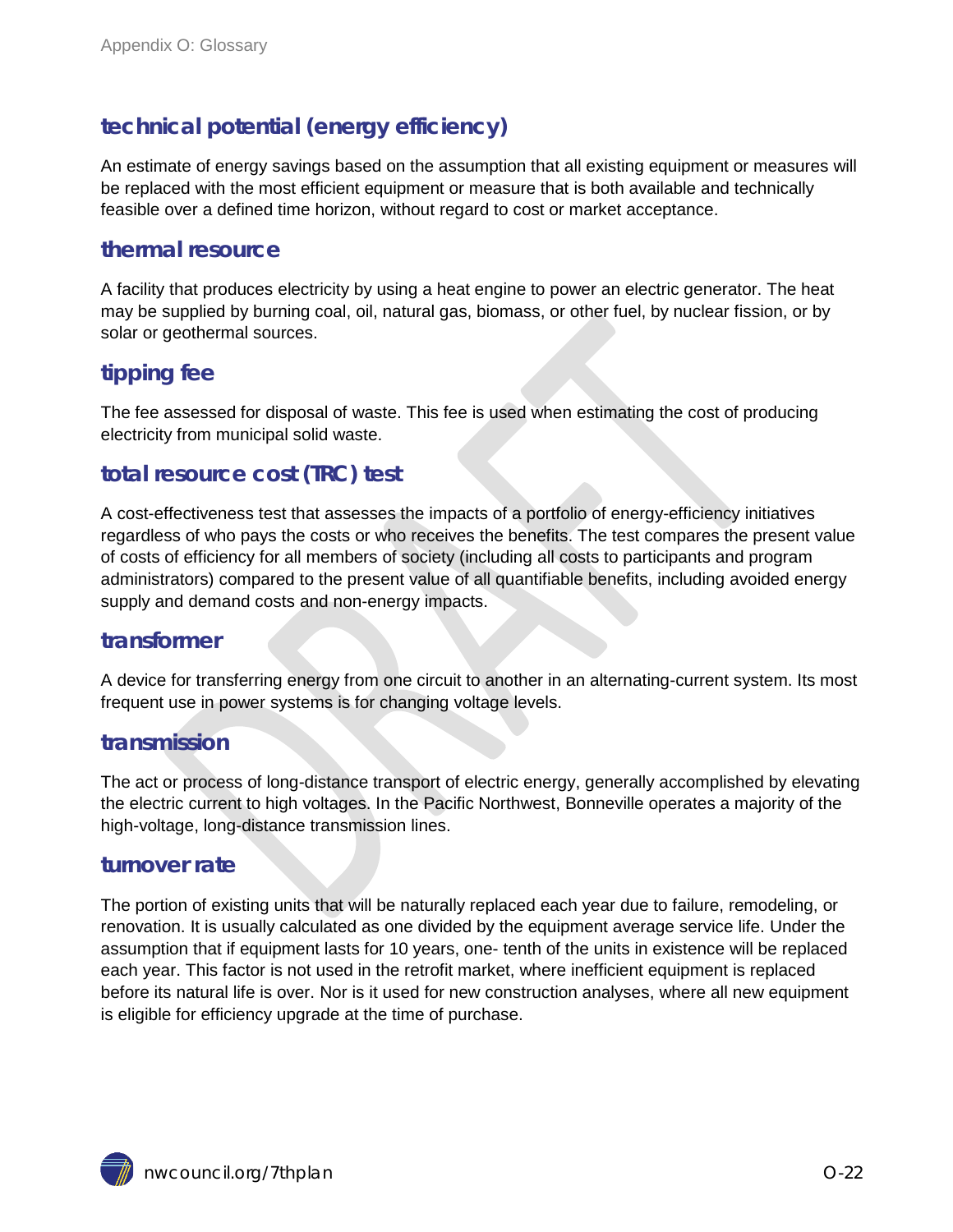#### **u-value**

The measure of a material's ability to conduct heat, numerically equal to 1 divided by the R-value of the material.

#### **variable energy resource**

A generating resource that is non-dispatchable due to the fluctuating nature of its energy production. For example, windpower and solar.

#### **variable O&M cost**

An estimate of the variable operation and maintenance cost for the reference plant, including all costs that are a function of the amount of power produced. This includes consumables such as water, chemicals, lubricants, and catalysts, and waste disposal.

#### **watt**

The electrical unit of power or rate of energy transfer. One horsepower is equivalent to approximately 746 watts.